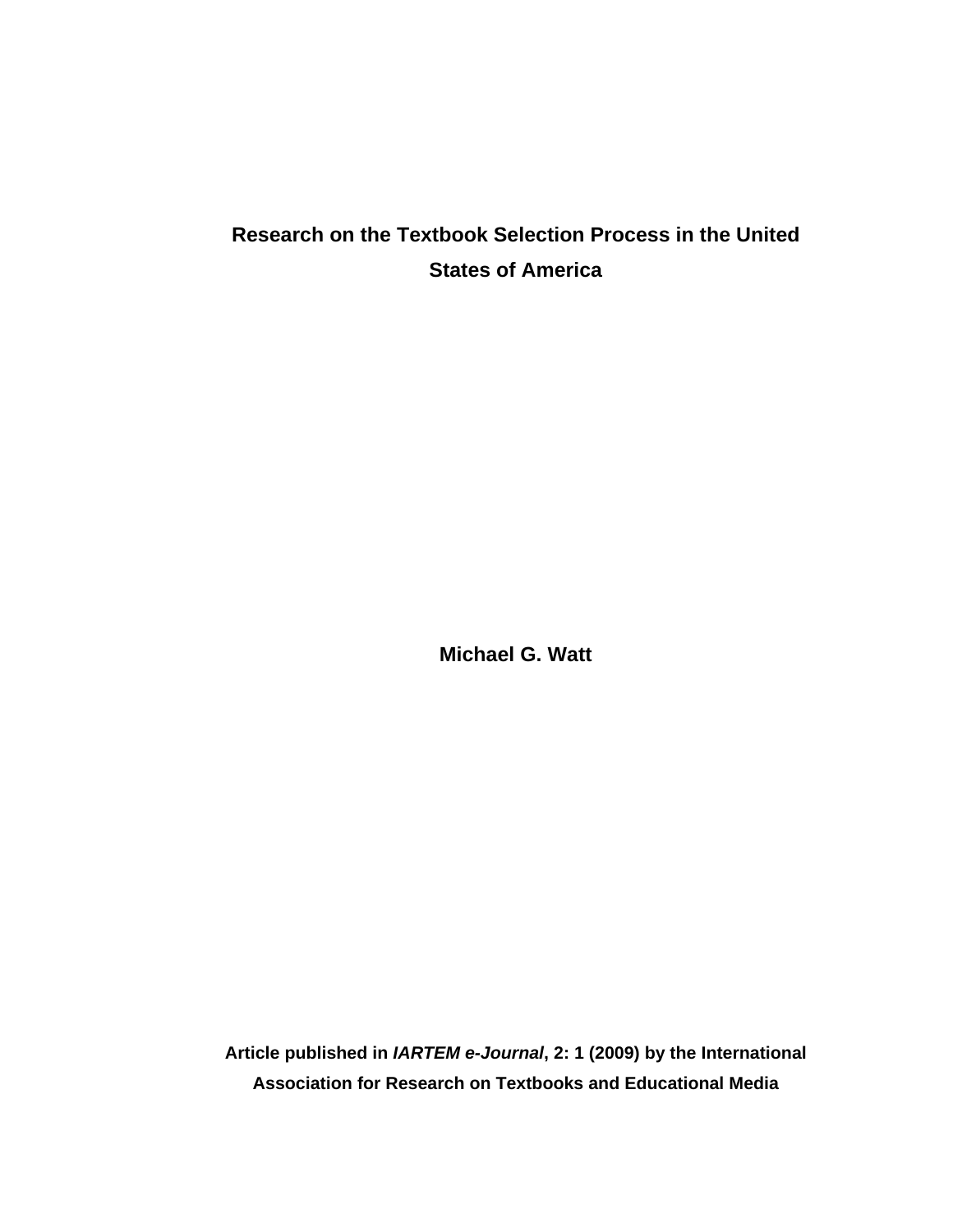# **Research on the Textbook Selection Process in the United States of America**

### **Abstract**

The purpose of this article was to review published research literature about procedures used to select textbooks in the USA. The contents of books, collected works, reports and journal articles were analysed, and summaries of the contents were then organised chronologically to present a commentary on this topic. The results showed that procedures for selecting textbooks arose in the states in the late nineteenth century. By the early twentieth century, a balance between the numbers of states using statelevel or local-level adoption procedures had been established, and a geographic pattern of north-eastern and mid-western states using local-level adoption and south-eastern, southern and western states using state-level adoption had emerged. Although early studies researching this phenomenon were limited to tabulating various provisions in selection policies, more recent studies have identified important differences between groups operating within these two types. Research examining the intent of state-level adoption has identified that its practice is most closely associated with controlling the cost of textbooks. Other research suggests that populous state-level adoption states influence the content of textbooks used across the USA. Research examining this phenomenon at the local level has identified complexity and diversity among selection procedures, but failed to identify a typical pattern from these data. Research comparing the differences and effects between local-level selection procedures in statelevel and local-level adoption states has identified that the only significant effect is related to the cost of textbooks.

# **Key-words**

Educational policy, Textbook content, Textbook selection, Textbook standards, Textbooks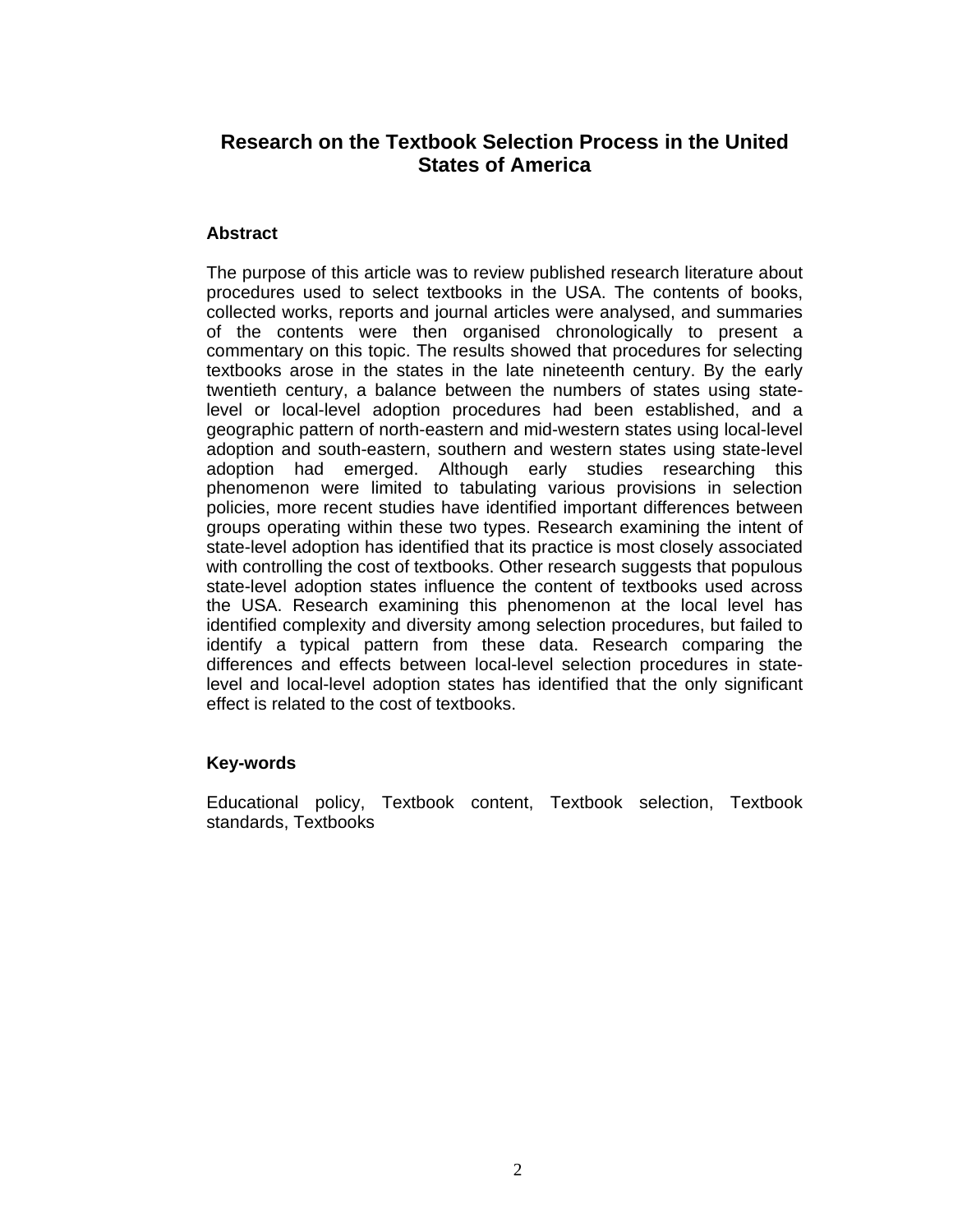# **Research on the Textbook Selection Process in the United States of America**

At the same time as the publishing industry was developing in the USA, the states enacted legislation controlling the adoption of textbooks and the provision of free textbooks. Legislation standardising procedures for adopting textbooks arose during the mid-nineteenth century in each state in response to the development of graded organisation requiring uniform textbooks for formal schooling in classes. Initially, uniformity was practised at the local level through laws requiring each local school board to adopt a list of textbooks, which parents were required to supply for a given period of time. The provision of free textbooks to students in public schools was first mandated in Philadelphia in 1818, and extended to the state level when Massachusetts became the first state to enact legislation in 1884. Instances of laws extending the adoption of textbooks and mandating the provision of free textbooks to the state level increased during the late nineteenth century and early twentieth century, but at different rates. The increase was greater for legislation affecting the adoption of textbooks, which was characterised by two main attributes. First, extension tended to move from the local level to the county level, and finally to the state level, although there were a few cases of states abandoning centralised procedures in favour of local-level adoption. Second, a pattern showing relatively equal and constant balance between north-eastern and mid-western states using local-level adoption procedures, and south-eastern, southern and western states applying statelevel adoption procedures, became established by the beginning of the twentieth century. On the other hand, a different pattern emerged with regard to legislation mandating the provision of free textbooks, which showed little relationship to the pattern of legislation referring to textbook adoptions. Generally, legislation mandating the provision of free textbooks was common in most northern, south-eastern, southern and north-western states, whilst legislation permitting the provision of free textbooks was confined to a few north-eastern, mid-western and south-western states.

Tulley & Farr (1990) argued that the search for explanations about the evidence for textbook adoption policies should take into account the simultaneous development of the movement to provide free textbooks. Although the free textbook movement and textbook adoption policies evolved independently, the arguments in favour of free textbooks supported the development of state and local textbook adoption policies. Proponents of free textbooks argued that their provision should accompany compulsory education, textbooks could be replaced when necessary without placing undue financial burden on parents, the possibility for volume purchases of textbooks lowered costs, and free textbook legislation would increase curricular uniformity. Although different patterns emerged over time between these two forms of textbook legislation, the significance of the pattern of legislation affecting the adoption of textbooks is usually explained as reflecting regional traditions and styles of governance that have been extended to education. Wong & Loveless (1991) concluded that state-level adoption procedures arose from a regional distrust of eastern publishing houses, a desire to ensure adequate supplies of textbooks, and a political environment supporting state-wide uniformity in education systems. More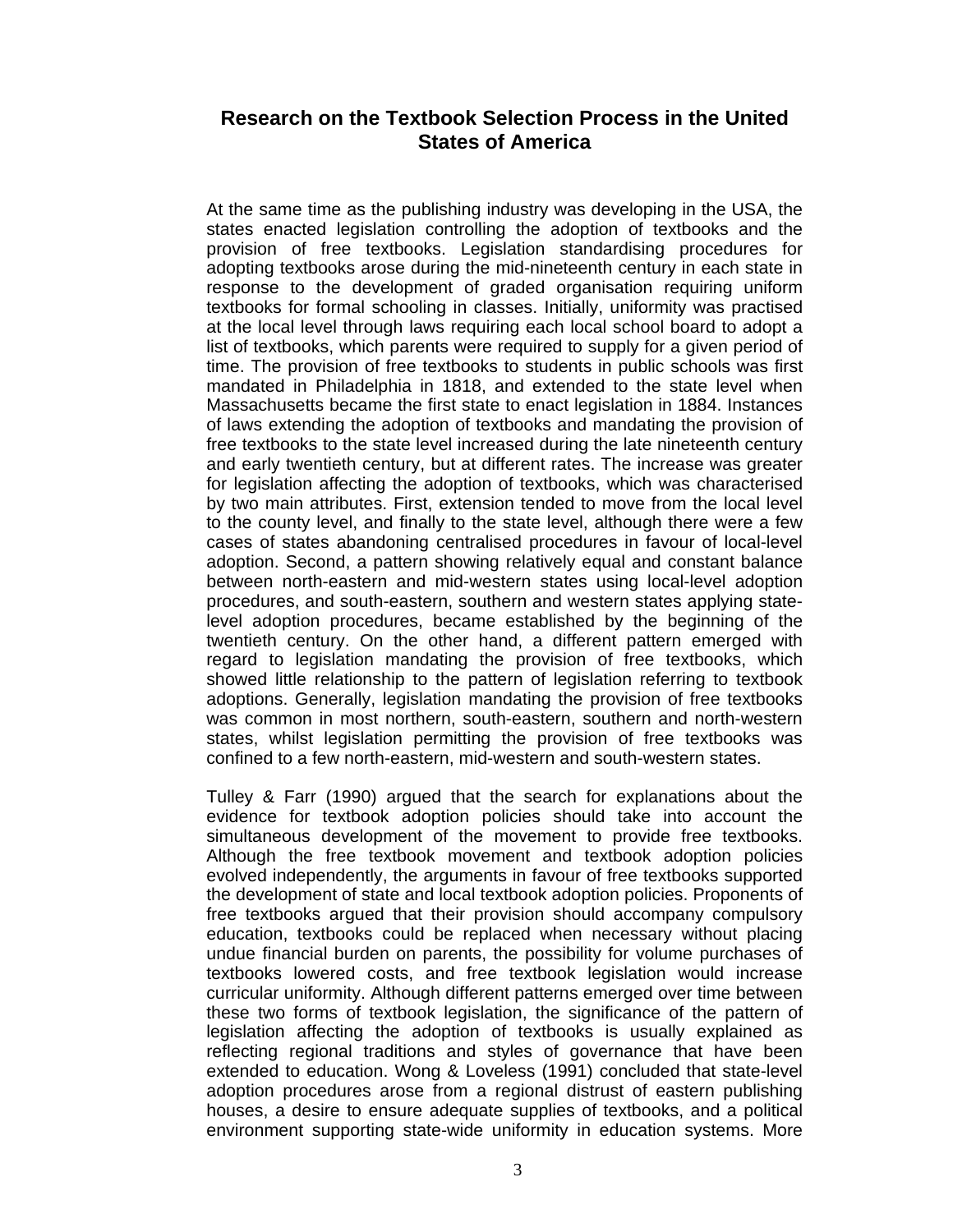specifically, Apple (1991) argued that state-level adoption procedures arose in the southern states in the late nineteenth century because teachers were perceived to be incompetent and lacked capacity to select suitable textbooks, and publishers were perceived to be greedy and corrupt. Strong, centralised bureaucracies arose in the southern states during the late 1890s and early 1900s to regulate the activities of business corporations, protect weaker elements of the community, provide mechanisms for new groups to participate, and adjust group differences. Reformers, serving the conservative and moderate vested interests of these bureaucracies, promoted the view that disinterested experts, operating within the public arena, afforded the best opportunity for promoting the general interest. These attitudes led to the formation of elaborate procedures for selecting textbooks as a means of regulating state education systems.

In the commentary to a bibliography of research literature on textbooks, Woodward, Elliott & Nagel (1988) concluded that the large quantity of research on selecting materials, covering a multitude of discrete and overlapping topics, reflects the national concern in the USA to determine a valid selection process. This body of research aims at identifying particular roles in the selection process as crucial, employing particular techniques within the selection process, addressing curriculum considerations as the first priorities, and criticising cost-cutting deals between publishing companies and school districts. In this article, however, coverage is limited to reviewing significant research literature relating to five aspects referring to selection procedures used in the states. First, a series of research studies, analysing legislation and policies governing the selection of textbooks in the states, which has been facilitated by the existence of a basic structure of adoption procedures since well before 1900, is analysed. Second, research into the intents of state-level adoption, arising from the ongoing debate over the advantages and disadvantages of state-level adoption, forms an important topic for review. Third, another dimension of research focusing on ascertaining the influence that populous, state-level adoption states have on the content of materials, arising from publishers coordinating the publication of new materials to the adoption cycles of these states in an attempt to increase sales and restrict competition, is reviewed. Fourth, large-scale research studies investigating the lack of uniformity among local-level selection procedures in the states are analysed. Fifth, a research study comparing the outcomes of local-level selection procedures in state-level and local-level adoption states is reviewed.

The purpose of this article is to review published research literature on key factors controlling the selection of textbooks in the USA. Although acknowledging the conclusion reached by Woodward, Elliott & Nagel (1988) that the selection of materials is reflected in a wide variety of research literature, the body of literature reviewed in this article focusing on five topics presents a comprehensive set of research findings available on procedures for selecting textbooks. Since this critical commentary presents a coherent picture concerning the interaction of these factors in the materials' marketplace, the review of research literature on this topic is likely to increase the reader's understanding about the complex interactions occurring between development, selection and use of textbooks.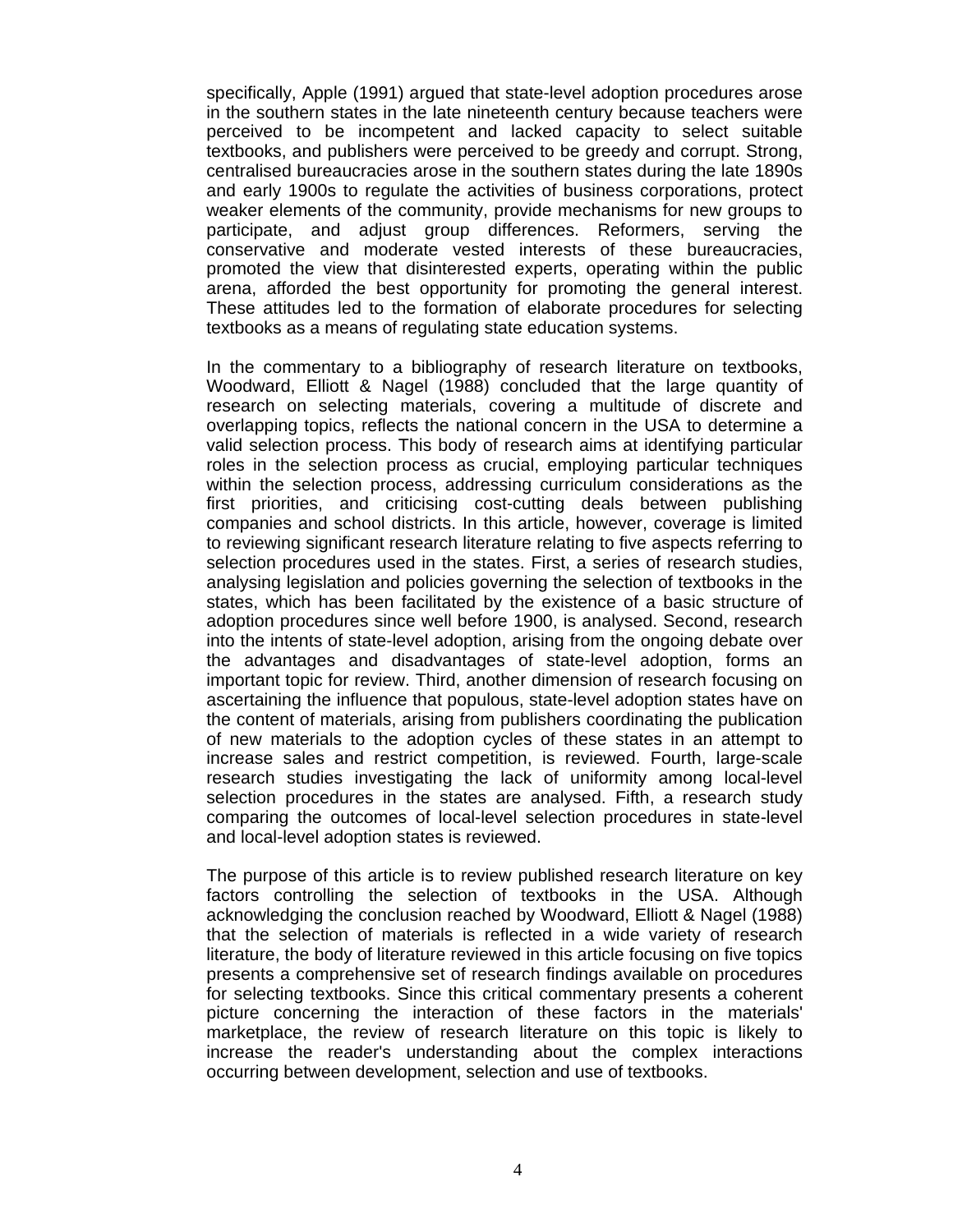# **Methodology**

The first step in identifying research literature on textbook selection in the USA was to consult the bibliography published by Woodward, Elliott & Nagel (1988) which provided an annotated list of references. Tulley & Farr (1990) noted that the history of research on selection procedures used in the states has been continuous, but research on the issues of the intent and influence of state-level textbook adoption has been confined to more recent times. Therefore, the search for additional research literature was directed to two avenues. First, footnotes, endnotes and lists of references contained in research studies included in the review, as well as bibliographies, were scanned to identify other research studies, particularly those undertaken in earlier times. Second, searches of the Educational Resources Information Center (ERIC) database were made to update the references provided in the bibliography. Information obtained from citations identified from these searches covered books, collected works, reports and journal articles.

Content analysis method was applied to analyse these documents. Once copies of available documents were obtained from library collections, they were read and summaries prepared. These summaries were then organised chronologically, and incorporated into the following commentary. This commentary, which analysed the most significant literature published on this topic since the late 1920s, treated five key issues relating to textbook selection in the USA.

### **Results**

# *Overview of Selection Procedures*

Presenting the earliest detailed account, Tidwell (1928) analysed the textbook provisions in state legislative statutes, which were verified by surveying state education agencies. It was reported that state-level adoption was practised in 18 states between 1895 and 1897, 23 states between 1905 and 1907, 24 states between 1915 and 1917 and 25 states between 1925 and 1927. County boards of education adopted materials in nine states between 1895 and 1897, six states between 1905 and 1907, seven states between 1915 and 1917 and six states between 1925 and 1927. Local school boards adopted materials in 21 states between 1895 and 1897, 19 states between 1905 and 1907, 17 states between 1915 and 1917 and 17 states between 1925 and 1927. In the period between 1925 and 1927, state-level adoption at both the elementary and secondary levels was mandated in 16 states: Alabama; Delaware; Florida; Indiana; Kansas; Kentucky; Louisiana; Mississippi; North Carolina; Oklahoma; Oregon; South Carolina; Tennessee; Texas; Utah; and Virginia. Partial state-level adoption, restricted to the elementary level, was mandated in nine states: Arizona; Arkansas; California; Georgia; Idaho; Montana; Nevada; New Mexico; and West Virginia. Adoption by county boards at both the elementary and secondary levels was mandated in Iowa, Maryland, Missouri, South Dakota and Washington, but restricted to the elementary level in Wisconsin. Colorado, Connecticut, Illinois, Maine, Massachusetts, Michigan, Minnesota, Nebraska, New Hampshire, New Jersey, New York, North Dakota, Ohio, Pennsylvania, Rhode Island, Vermont and Wyoming practised local-level adoption. Analysis of data indicated that the adopting authority in state-level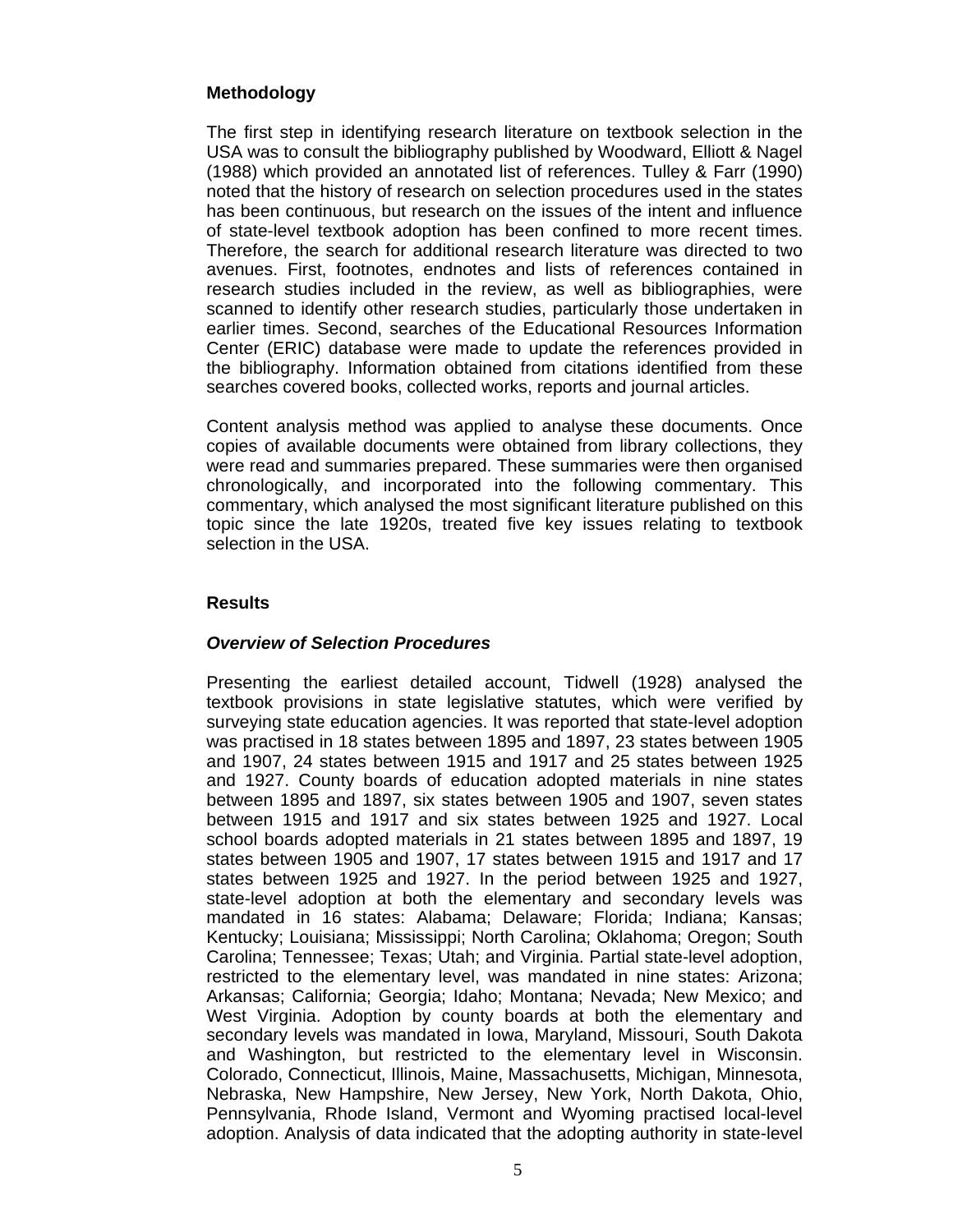adoption states was usually vested in either the state board of education or specially appointed state textbook commissions. The members of these bodies were usually educators appointed to represent particular interest groups or geographical regions. With membership numbering from three to 13 persons, the terms of office varied from two years to an indefinite period. The general powers of adopting authorities were defined in laws relating to selection and adoption, and contracting publishers of adopted materials. Adoption lists generally specified a single textbook for each subject in each grade, although a few states adopted lists containing several materials. Seven local-level adoption states required school districts to select materials from open lists containing materials offered by publishers, who had complied with requirements to supply their products at prices that were no higher than those prevailing in other states. Although the length of adoption varied from three years to an indefinite period, most state-level adoption states operated adoption cycles. Various provisions governed other features in state-level adoption states. Supplementary materials were adopted in 21 states. The prices that publishers could charge for their materials were regulated in 38 states by limiting them to the lowest price prevailing in other states. The exchange of outdated for newly adopted materials was regulated in 30 states. School districts containing high urban concentrations were exempted from adoption requirements in 15 states. Adopting authorities in ten states were given powers to administer all aspects of the selection process. Publishers were required to submit deposits with their bids in 16 states. Successful publishers were required to submit bonds in 29 states in order to guarantee that they carried out their contracts. Publishers were prevented from restricting free competition in 18 states. Publishers were required to maintain depositories in 19 states, whilst depositories were assigned by the adopting authorities in the remaining state-level adoption states to each county. Laws relating to the supply of free textbooks, which were operated through loans' systems, existed in 43 states. These laws were mandated in 20 states with 14 of these states requiring textbooks to be supplied free to all grades, whilst the other six states limited the supply of free textbooks to the elementary level. Of the 23 states having permissive laws allowing school districts to elect the expenditure of funds to supply free textbooks, 20 states permitted textbooks to be supplied free to all grades. Provisions allowing for state-printed textbooks existed in five states, although state printing had only been practised in California and Kansas.

Coffey (1931) classified prevailing adoption procedures into five types. State textbook commissions or committees adopted textbooks in Alabama, Florida, Montana (for the elementary level only), Oklahoma, Tennessee, Texas and Utah (with urban areas excluded). State boards of education adopted textbooks in Arizona, Idaho, Indiana, Kansas, Louisiana, North Carolina (for the elementary level only), South Carolina and Virginia. State textbook commissions or state boards of education, in conjunction with local school boards, adopted textbooks in Arkansas, California, Connecticut, Georgia, Kentucky, Mississippi, Nevada, New Mexico, North Carolina, Oregon and West Virginia. County boards of education and local school boards adopted textbooks in Iowa, Georgia, Maryland, Missouri, North Carolina (for the secondary level only), South Dakota, Washington and Wisconsin. Local school boards adopted textbooks in Colorado, Delaware, Illinois, Maine, Massachusetts, Michigan, Minnesota, Nebraska, New Hampshire, New Jersey, New York, North Dakota, Ohio, Pennsylvania, Rhode Island, Vermont and Wyoming. Adopting authorities in state-level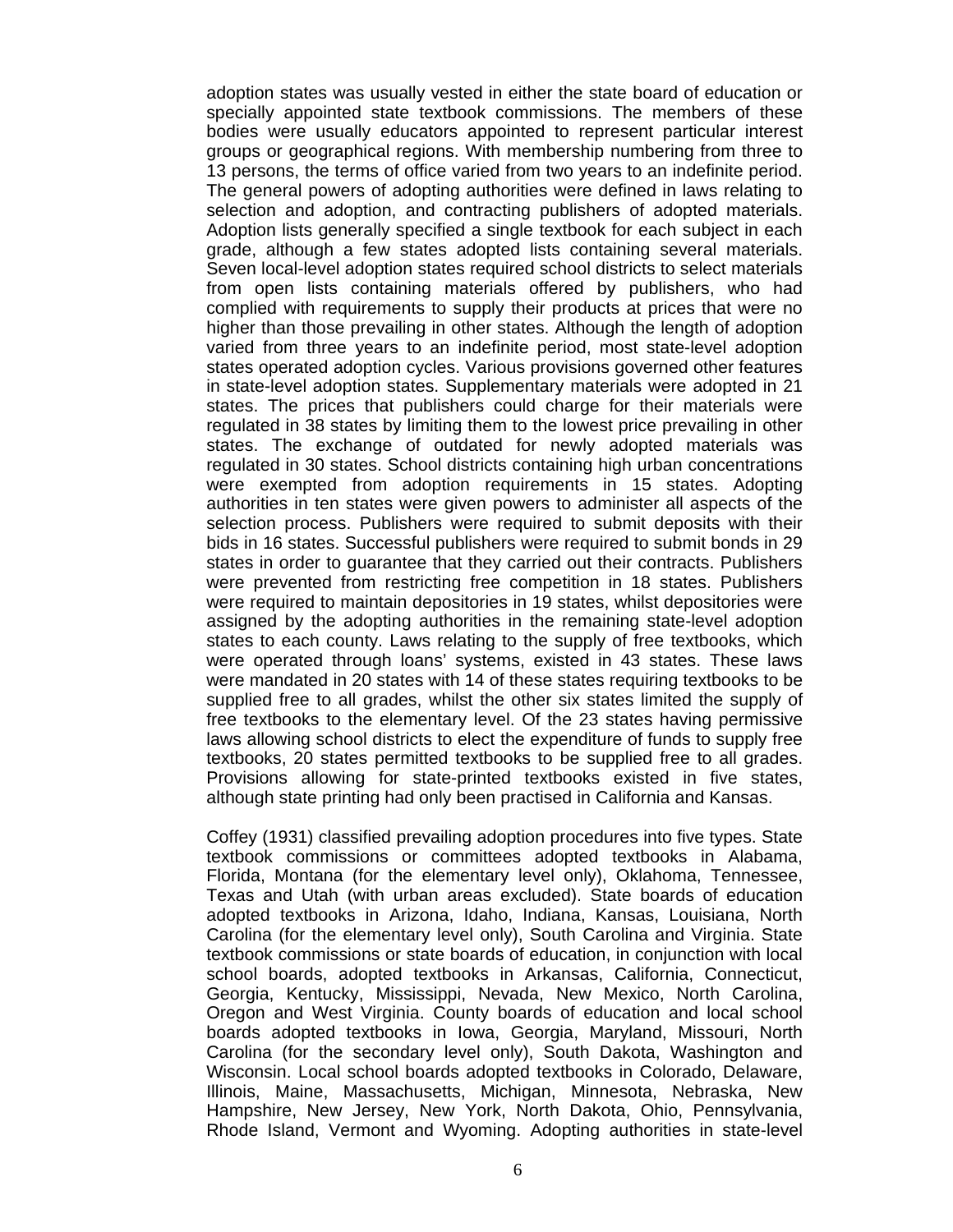adoption states were either elected or appointed, usually included the chief state school officer, and consisted of professional, non-professional and ex officio members. They generally adopted materials for five or six years through a written contract, required bonds from publishers, regulated prices, provided a distribution system with provision for depositories, and sometimes operated a state printing service. A similar situation prevailed in states using county boards of education and local school boards, but decision-making was diffused, and other provisions relating to the purchase and distribution of textbooks were less regulated in these states.

From an analysis of the textbook provisions in state legislative statutes, which was verified by surveying state education agencies, Lange (1941) examined the basis for adoption and the availability of free textbooks. Lange classified adoption procedures into four types. Florida, Indiana, Kansas, Kentucky, Louisiana, New Mexico, North Carolina, Oklahoma, South Carolina, Tennessee and Virginia authorised the state education agency to select and adopt materials, usually approving a single list for textbooks and a multiple list for supplementary materials. Alabama, Arizona, Arkansas, California, Georgia, Idaho, Mississippi, Montana, Nevada, Oregon, Texas, Utah and West Virginia used various combinations of state and district control to adopt materials. Of these states, Alabama, Idaho, Mississippi, Oregon, Utah and West Virginia exempted certain school districts from state adoptions, Georgia, Montana, Nevada and Texas exempted particular subjects from state adoptions, and secondary schools in Arizona, Arkansas, California, Idaho, Montana, Nevada and West Virginia selected materials from open lists of approved textbooks. Iowa, Maryland, Missouri, South Dakota, Washington and Wisconsin authorised county boards to adopt textbooks with provisions for independent selections by certain school districts. Colorado, Connecticut, Delaware, Illinois, Maine, Massachusetts, Michigan, Minnesota, Nebraska, New Hampshire, New Jersey, New York, North Dakota, Ohio, Pennsylvania, Rhode Island, Vermont and Wyoming authorised local school districts to adopt their own materials. Of these states, Delaware, Illinois, Michigan, Minnesota, Nebraska, North Dakota, Ohio and Wyoming imposed a measure of state control through the use of open lists. In the other ten states, mandatory provisions were not used to control adoptions at the school district level. Lange also reported that 30 states required free textbooks to be provided to all or some students, whilst 17 states permitted local school districts to provide free textbooks in their schools. Oklahoma was the only state without mandatory or permissive legislation for free textbooks. The source of funds in states mandating free textbooks was usually state or local, although funds came partly from both sources in some states. In states permitting free textbooks, the source of funds was the local school district. Lange estimated that approximately 65 percent of all students enrolled in public schools in the USA received free textbooks.

From an analysis of the textbook provisions in state legislative statutes, which was verified by surveying state education agencies, Burnett (1950) examined the basis for adoption, the types of adoption lists, availability of free textbooks, sources of funds for textbooks, and the membership of adopting authorities. The basis for adoption was divided between 24 states applying state-level adoption and the other 24 states applying local-level adoption. State-level adoption was applied in Florida, Georgia, Indiana, Kansas, Kentucky, Louisiana, Mississippi, New Mexico, North Carolina,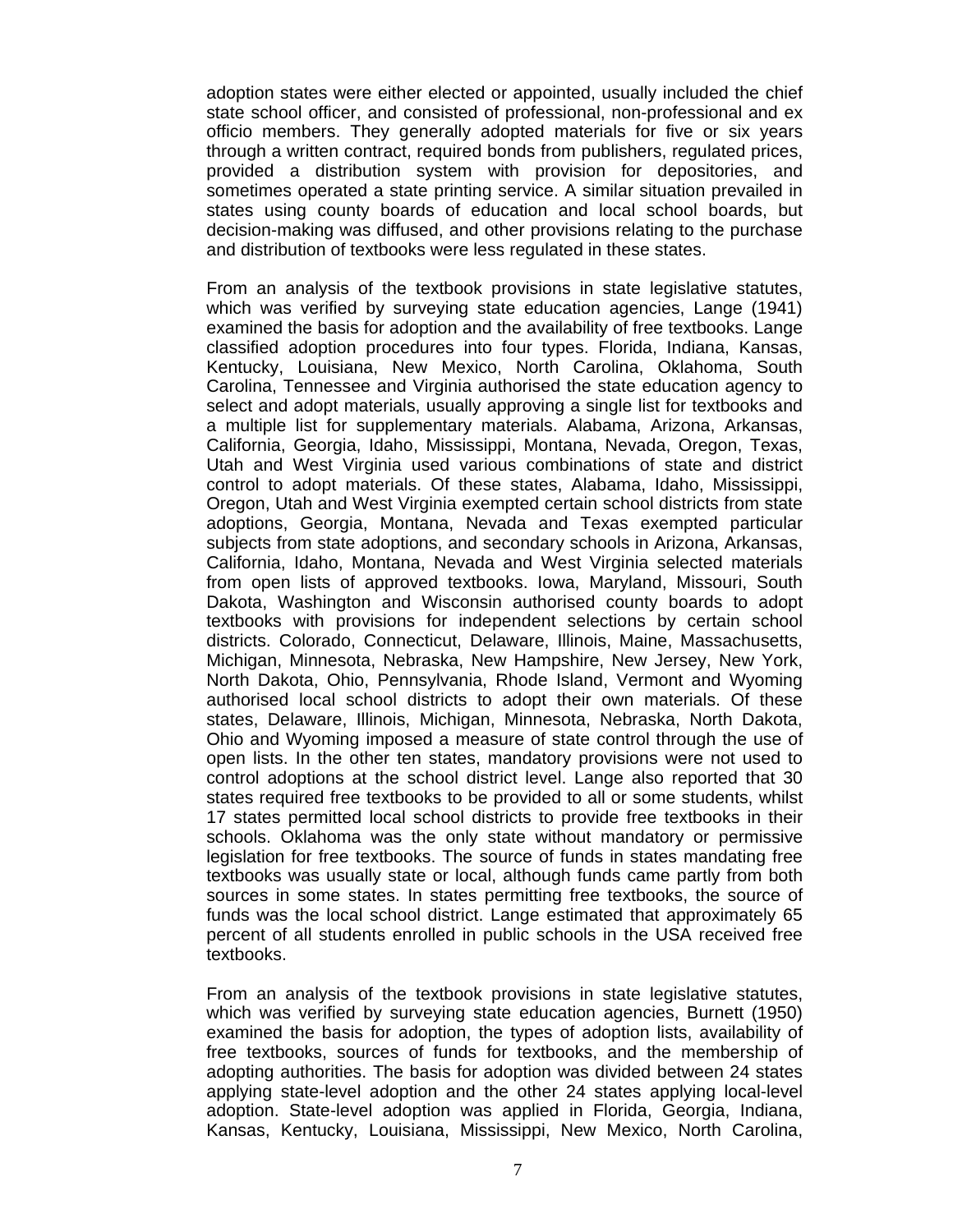Oklahoma, South Carolina, Tennessee, Texas and Virginia. Urban areas were excluded from state-level adoption applied in Alabama, Delaware, Oregon, Utah and West Virginia. Partial state-level adoption was practised at the elementary level only in Arizona, Arkansas, California and Nevada. Partial state-level adoption was practised at the elementary level only with exclusion of urban areas in Idaho. County boards of education adopted materials in Iowa, Maryland, Missouri, South Dakota and Washington. Local school boards adopted materials in Colorado, Connecticut, Illinois, Maine, Massachusetts, Michigan, Minnesota, Montana, Nebraska, New Hampshire, New Jersey, New York, North Dakota, Ohio, Pennsylvania, Rhode Island, Vermont, Wisconsin and Wyoming. The types of adoption lists varied between eight state-level adoption states listing a single title and 16 statelevel adoption states listing multiple titles for most subjects and grades, but only six state-level adoption states permitted local school boards to adopt from available materials for the secondary level. The availability of free textbooks was regulated by 34 states requiring free textbooks to be provided to all or some students, and 14 states permitting local school districts to provide free textbooks in their schools. The sources of funds for textbooks varied between seven states using state funds, one state using county funds, 14 states using district funds and 26 states using a combination of these sources for funding the purchase of textbooks. Adopting authorities were based in state boards of education in 15 state-level adoption states, and in state textbook commissions in nine state-level adoption states. Statelevel adopting authorities ranged in size from five to 13 members, who were generally appointed by the chief state school officer or the governor, and served from two to nine years. State textbook commissions contained a higher proportion of professional educators than state boards of education, and it was common for state-level adopting authorities to appoint subcommittees of professional educators to conduct preliminary reviews. In local-level adoption states, district school boards, consisting largely of citizens, usually were responsible for adopting textbooks. Burnett concluded that there was no sign of change in the balance between states applying state-level adoption or local-level adoption. During the previous three decades, the only change reported was the abandonment by Montana of state-level for local-level adoption in 1941. It was difficult to generalise other findings from the study, because of unique qualities prevailing in the various states.

Although Durrance (1952) classified the basis for adoption into five categories, the states of Connecticut, South Dakota and Wisconsin were omitted from any category, whilst Arkansas, California, Iowa, Oklahoma, Washington and West Virginia divided adoption between authorities and were included in two or three categories. State textbook commissions adopted textbooks in Arkansas, Florida, Indiana, Kentucky, Nevada, Oklahoma, Oregon, South Carolina, Tennessee, Utah and Virginia. State boards of education adopted textbooks in Alabama, Arizona, Arkansas, California, Delaware, Georgia, Idaho, Kansas, Louisiana, Mississippi, New Mexico, North Carolina, Texas, and West Virginia. County boards of education adopted textbooks in Iowa, Missouri, Nebraska, New York, and Washington. Local school boards adopted textbooks in California, Colorado, Illinois, Iowa, Maine, Michigan, Minnesota, Montana, New Hampshire, New Jersey, North Dakota, Ohio, Oklahoma, Pennsylvania, Vermont, Washington and West Virginia. Local electorates adopted textbooks in Arkansas, Maryland, Massachusetts, Rhode Island and Wyoming. A legal basis for the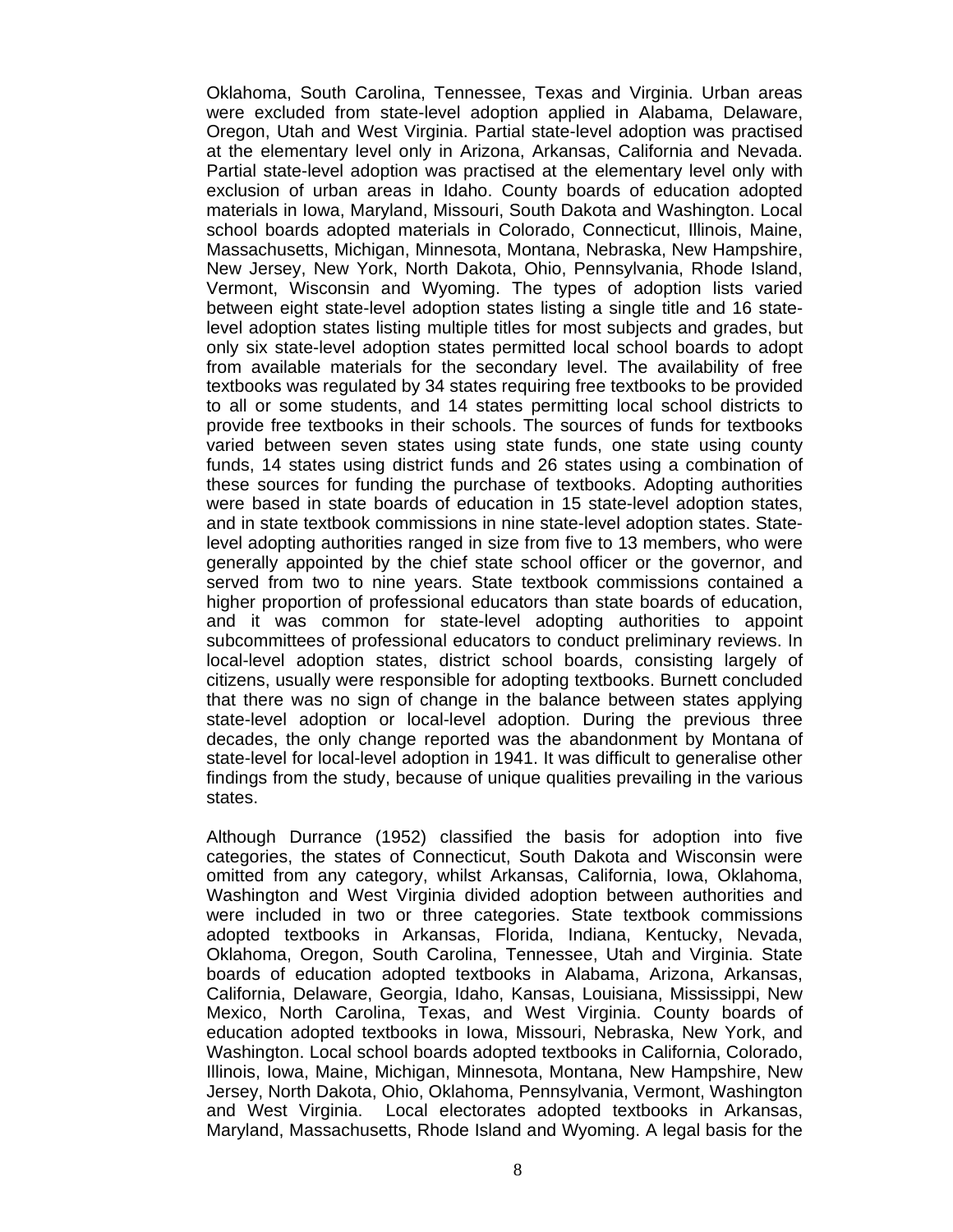adopting authority applied in most states, but in a few states it was semilegal, non-legal, or ex officio. In those states with a legal basis, the governor or chief state school officer usually appointed the adopting authority. Adopting authorities were generally composed of a combination of professional and lay people, but some states had bodies composed of either group only. In some states, advisory bodies of professional educators assisted adopting authorities. Some state-level adoption states required private and parochial schools to use state-adopted materials, permitted teachers to use non-adopted materials, or required teachers to use approved reference materials. The sources of funds for providing free textbooks were state, local or individual, although the funds came partly from two or more sources in some states. Although most states provided state-adopted textbooks free, a number of states required students to purchase supplementary materials.

The Institute for Educational Development (1969) reported an extensive study of procedures used in the states to select materials. From an analysis of the textbook provisions in the legislative statutes of the 50 states, it was identified that from two to eight units at the state, county, district and local levels were involved in the selection process. State-level adoption states commonly used five units, whilst local-level adoption states usually used only three units. Whilst two-thirds of the important units in state-level adoption states were required to be composed totally or primarily of professional educators, only four local-level adoption states specified this requirement. State-level adoption states were most likely to have specialpurpose textbook selection committees as highly involved units, whereas local-level adoption states rested legal authority for selection most frequently with general-purpose groups, elected locally. Furthermore, chief state school officers and state boards of education played significant roles in the selection process in state-level adoption states, but only performed general supervisory roles in local-level adoption states. County units were equally important in both state-level and local-level adoption states, but were only predominant in Maryland and South Dakota. There was a marked difference between the roles of local-level units in state-level and local-level adoption states. In the former, the most frequent role involved choosing from lists prepared by state-level units, purchasing and distributing materials, whilst selection was the most frequent role in the latter.

Specifications imposed in the textbook provisions of state legislative statutes were analysed in terms of time constraints, procedural constraints on publishers, and substantive constraints on content. It was found that statelevel adoption states had longer time spans between adoptions, averaging five years. State-level adoption states usually had some form of procedural constraint on publishers, whereas 13 local-level adoption states did not specify any procedural constraint on publishers. However, similar proportions of both state-level and local-level adoption states specified substantive constraints on the content of materials. The specifications were also analysed in terms of six dimensions: whether the selection procedure showed high or low centralisation, high or low administrative complexity, high or low professionalism, more or less frequent selection, more or less restrictive or non-restrictive procedural constraints, and more or less restrictive or non-restrictive substantive constraints. The analysis revealed that there was a strong correlation between high centralisation and administrative complexity, but a weak correlation between high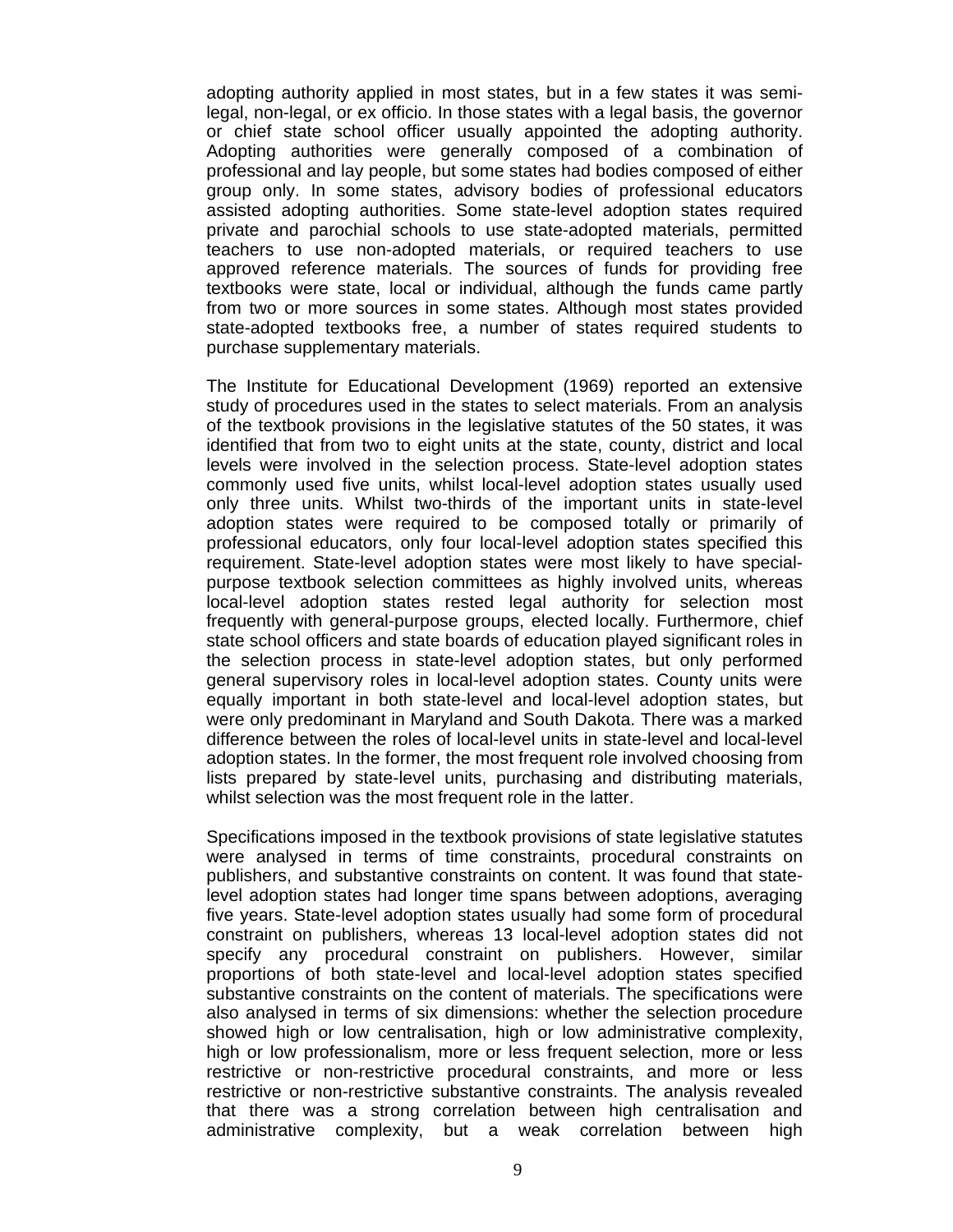centralisation and professionalism. Relationships also appeared to exist between high centralisation and less frequent selection, and low centralisation and lack of statutory specification of an adoption cycle. Moreover, state-level adoption states were evenly divided in terms of having restrictive or non-restrictive patterns of procedural constraints, whilst locallevel adoption states fell more frequently into non-restrictive patterns. The relationship between non-restrictive substantive constraints was stronger for local-level adoption states than for state-level adoption states. When professionalism and administrative complexity were compared, there was a strong correlation between high administrative complexity and low professionalism. There appeared to be no clear relationship between high administrative complexity and patterns of procedural constraints, but low administrative complexity was related to less restrictive procedural constraints. A similar pattern of relationships to the latter emerged in a comparison of substantive constraints and administrative complexity.

Selection procedures of state-level and local-level adoption states were also classified into several categories. It was found that the textbook provisions in state legislative statutes of state-level adoption states differed according to the number and types of state-level units required to participate and the relative rigidity of state-level constraints. These differences were reflected in the length of the adoption cycle, the numbers of basic materials selected, the amount of freedom to select supplementary materials locally, and the numbers and types of exceptions provided for local flexibility. The differences between specifications in the textbook provisions of state legislative statutes of state-level adoption states allowed four categories to be defined. The rigid state-level adoption states of Louisiana, North Carolina, South Carolina, Texas and Virginia were characterised by adopting few materials, specifying more stringent enforcement procedures, and providing more comprehensive and detailed regulations for local selections. The moderately restrictive state-level adoption states of Alabama, Florida, Indiana, Mississippi, Oklahoma, Tennessee and West Virginia had relatively short adoption cycles, approved multiple adoptions, and provided for selection of supplementary materials locally. The flexible state-level adoption states of Alaska, Georgia, Kansas, Kentucky, Nevada, Oregon, Utah and Wyoming were characterised by considerable latitude in five aspects. Supplementary materials were selected locally, autonomy was provided to larger population centres, the numbers of adopted materials were not specified, adoption cycles were short, and greater freedom was provided for the addition of new materials outside adoption cycles. Arizona, Arkansas, California and New Mexico were termed partial adoption states, because they mandated state-level adoption for the elementary level only, which was generally rigorous, especially in the case of California. Five categories were determined from an examination of the textbook provisions in state legislative statutes of local-level adoption states. Delaware, Illinois, Michigan and Ohio required state-level listing of materials adopted locally, combined with specified adoption cycles. North Dakota and Rhode Island required state-level listing of materials adopted locally. Iowa, Maine, Maryland, Montana, New York, South Dakota and Washington specified adoption cycles. Minnesota, Missouri, New Jersey, Pennsylvania and Wisconsin specified the selection procedures to be followed in detail. Colorado, Connecticut, Hawaii, Idaho, Massachusetts, Nebraska, New Hampshire and Vermont were classified as laissez-faire, because they specified minimal state-level legal requirements.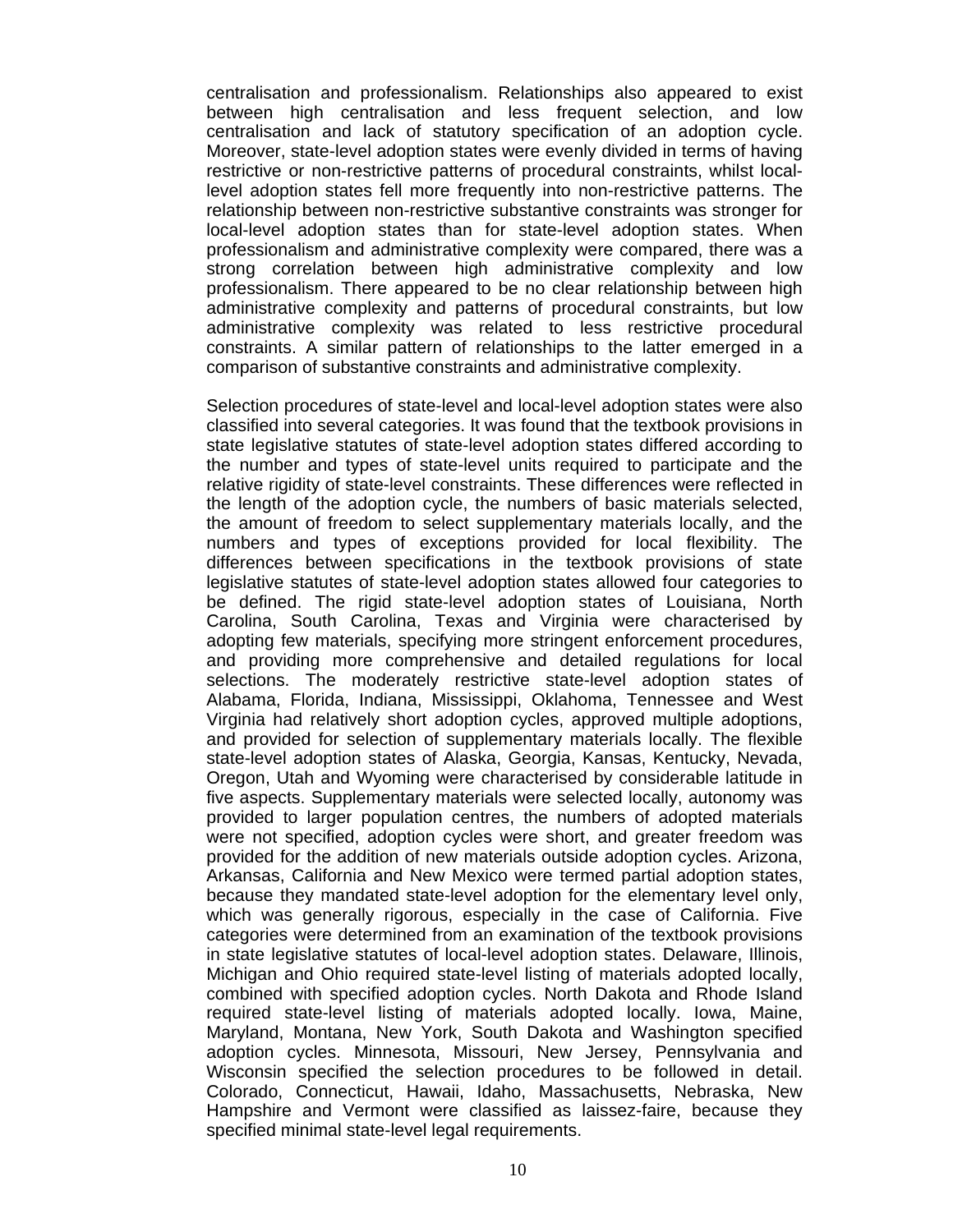The examination of state legislation was verified by a survey of state, county and district participants in the selection procedures used in ten states: California; Connecticut; Florida; Georgia; Indiana; Montana; North Carolina; Ohio; Texas; and Wisconsin. This sample of states represented eight of the nine selection patterns identified from the classification derived from the examination of textbook provisions in state legislative statutes. In addition, two states were added, one because it deviated from the general pattern geographically and the other because it was an important consumer of materials. Data were collected from 401 subjects by an interview schedule administered by project associates in each state. The findings indicated that selections were made in four ways. Individuals and groups of teachers selected materials in Wisconsin. Groups of teachers selected materials in California and Connecticut. Groups of teachers and administrators selected materials in Florida, Georgia, Indiana, Montana, Ohio and Texas. Groups of teachers and administrators or groups of administrators selected materials in North Carolina. Multi-stage procedures were used in all states, except for the multi-level procedure used in North Carolina. Subjects indicated almost complete freedom of choice applied in California, Connecticut, Florida, Montana, Ohio and Wisconsin with a wide range of choice applying in the four state-level adoption states of Georgia, Indiana, North Carolina and Texas. Relevance to the curriculum prevailed as the predominant selection criterion in all states, except North Carolina, with cost being the predominant decision criterion in most states. Subjects in most states cited teacher involvement as the most important strength of the selection procedure, but mentioned five main weaknesses. Time constraints existed in California, Connecticut, Florida and Montana. Limits on individual knowledge occurred in Connecticut, Indiana, Ohio and Wisconsin. Insufficiently specialised professional advice predominated in California and Texas. Insufficient information was available on products in Georgia and Ohio. The selection procedures were too centralised in Georgia and North Carolina.

The perceptions of publishers' representatives about the process for selecting materials were elicited in the study for four aspects: the locus of influence in each state; selection criteria; strategies and tactics of publishers; and constraints, strengths, weaknesses and trends in selection procedures. The sample consisted of 19 publishers' representatives, mainly sales managers and salespeople, from 15 different companies or organisations, who responded to a structured instrument and group interviews at informal meetings. Their views of the locus of influence in each state corresponded closely to the formal allocation of decision-making authority contained in textbook provisions in state legislative statutes. They viewed factors impinging on specifying relevant criteria to be whether print or non-print materials were being selected, whether a teacher or an administrator was making the selection, and whether selection was being made at the elementary or secondary level. They perceived effective marketing strategies to be important influences in the selection process. Although they believed the major constraints on the selection of materials were economic, they viewed the conservatism of many educators as being significant in restricting the selection of innovative materials. They believed the involvement of many kinds of professional educators at many points in the selection process to be its greatest strength.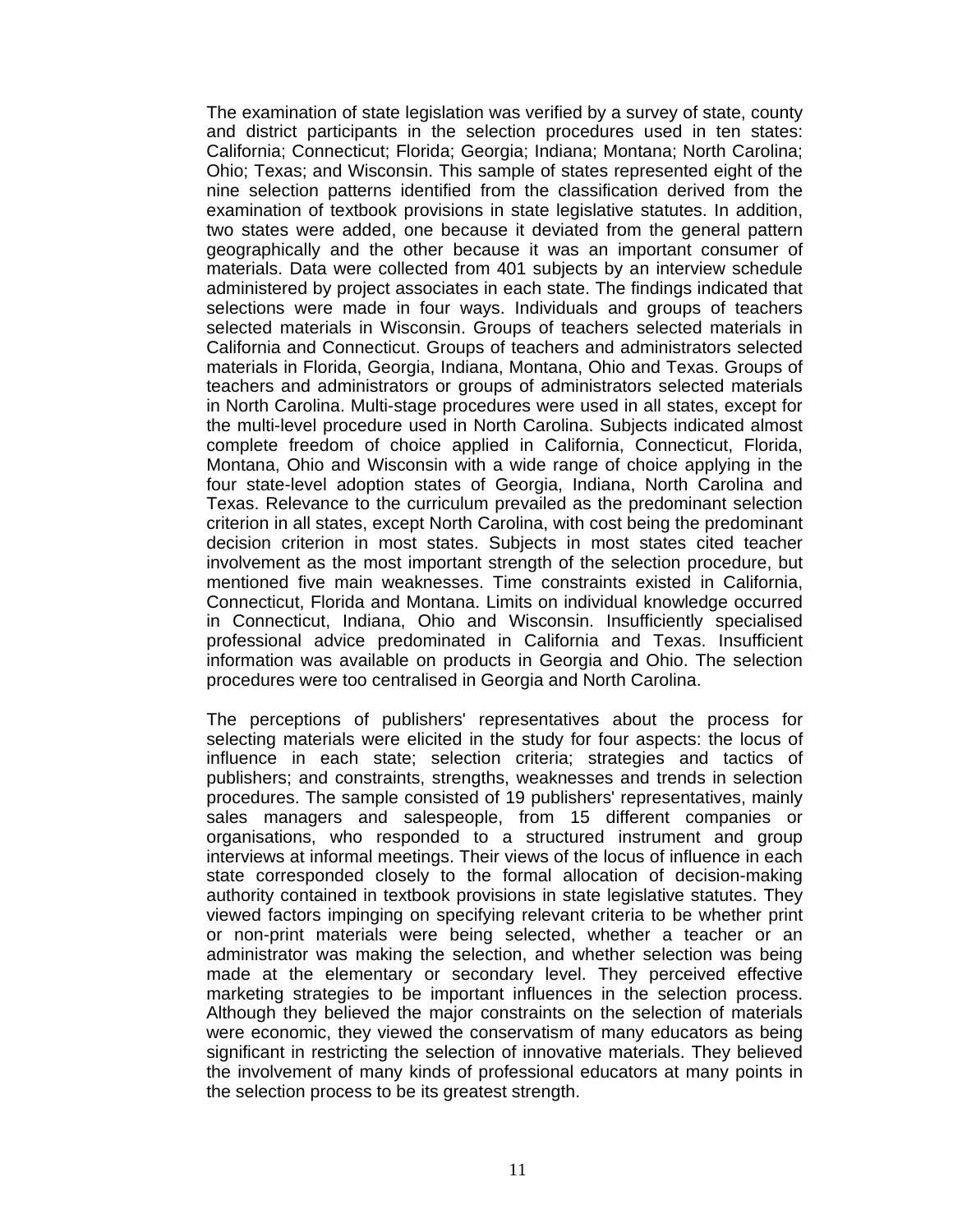The study concluded that selection procedures were on the whole decentralised, highly differentiated, and unsystematic. Patterns of selection did not differ greatly between state-level and local-level adoption states. The systematic differences that were observed seemed to be based on the size of the school district, whether it was located in an urban, suburban or rural setting, its social and economic characteristics, and the attitudes of school personnel, who were influential and involved in selecting materials. Local patterns for selecting different types of materials did not seem to differ, except in rigid state-level adoption states, where supplementary and nonprint materials were not selected by the same procedures as textbooks. Planned, systematic intervention to change the prevailing procedures for selecting materials was perceived to be extremely difficult, because of their complexity, decentralised and unsystematic natures, and dependence on local variations.

### *Intents of State-Level Adoption*

Tulley & Farr (1985) analysed the textbook provisions in the state legislative statutes of the 22 state-level adoption states to identify explicit statements or evidence of intent in state-level textbook adoption practices. The results revealed that there were no explicit statements of intent included in any of the statutes, but that there were similarities across nine features. The specification of these similarities in the statute of each state was classified according to nine categories. The analysis of the results indicated little evidence to support a hypothesis that the intent of state-level textbook adoption was to control curriculum, instruction or textbook quality, but some evidence to support a hypothesis that the intent of state-level textbook adoption was to control the marketing practices of publishing companies. This conclusion was based on the finding that 12 states empowered the adopting authority to prescribe the curriculum, 12 states specified selection criteria, and 11 states prescribed the number, set a range, or a maximum number of textbooks to be adopted. A more conspicuous finding pertained to control over instruction, since no provision referring to pedagogic approaches was found in the statutes. Similarly, no provision was contained in the statutes for identifying textbooks, which met standards of quality, although provisions were made for individuals whose abilities and experiences would enable them to make qualitative distinctions between textbooks. Provisions were made in the statutes of three states requiring the adopting authority to consist predominantly of educators, ten states requiring the adopting authority to provide subcommittees to assist the adopting authority and five states requiring the adopting authority to involve educators with subject area expertise. In contrast, evidence of the scope and volume of provisions relating to controlling the participation of publishing companies was found in nine types of provision emphasising control of textbook costs and contractual obligations between publishers and the state. The results suggested that the intent of state-level textbook adoption may be to control the marketing practices of publishing companies, but the intent was neither clearly defined nor explicitly stated in the statutes.

A presumption that the policy impact of state-level textbook adoption was speculative led Tulley (1985) to investigate its intents, because definitive research findings were lacking and reviews of professional literature and publications of state education agencies lacked insight into this issue.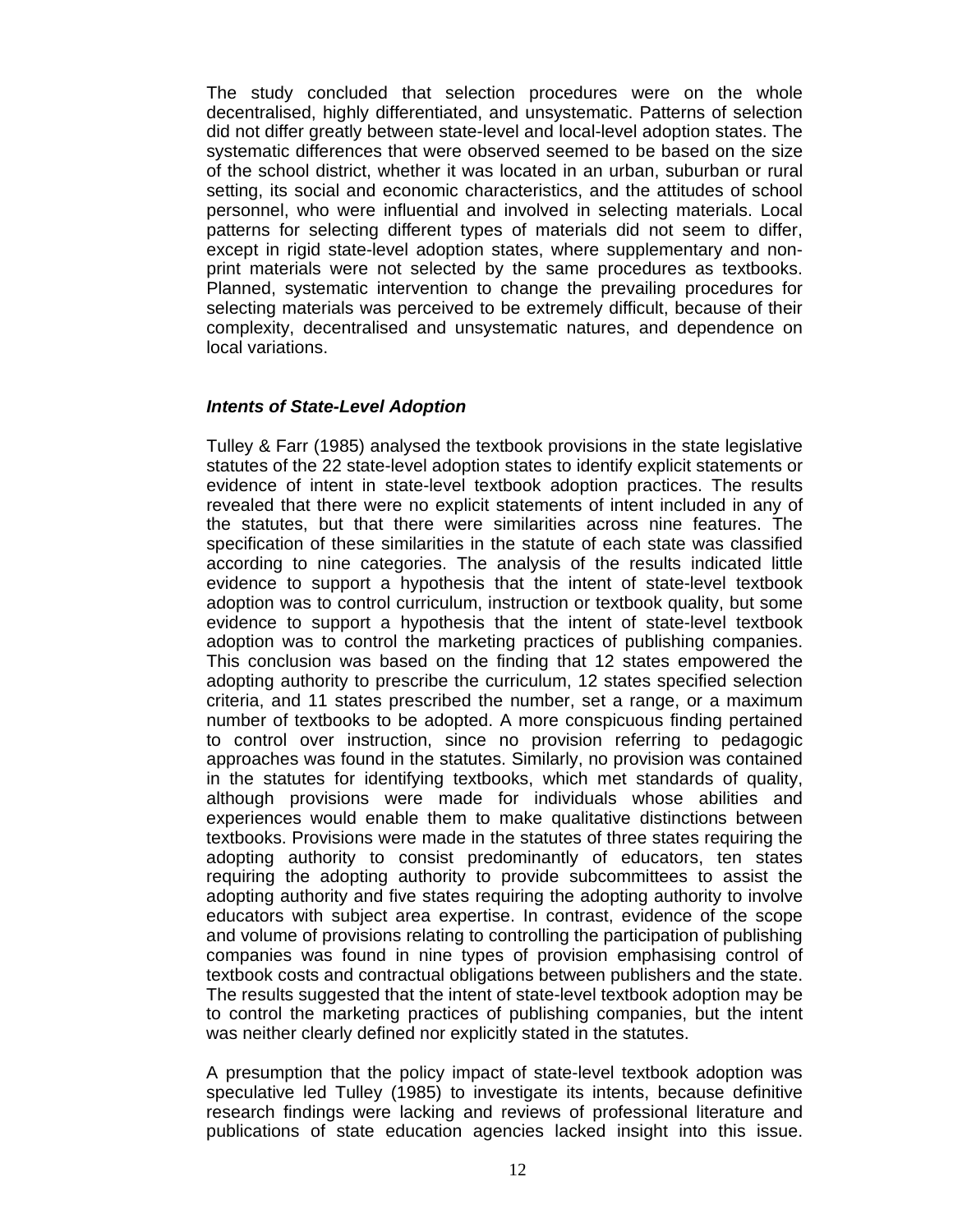Instead, improvements to selection and adoption policies were more likely to be soundly based, if the purpose of the study was to inquire into policy intent, efficacy and impact, and it was designed to test hypotheses. The textbook provisions in the state legislative statutes of the 22 state-level adoption states and related documents produced by state education agencies were analysed, administrators in these states, and publishers' representatives and members of local-level selection committees participating in the adoption procedure in Indiana were interviewed. The results from the analysis of data from all sources indicated that the practice of state-level adoption was based on nine intents. First, it ensured some degree of state wide curricular uniformity. Second, it ensured the selection of high quality materials. Third, it controlled the cost of materials, or kept the cost as low as possible. Fourth, it saved time and work for school districts. Fifth, it provided for public participation in the adoption process. Sixth, it provided structure and organisation for the selection and adoption process. Seventh, it ensured the periodic review and purchase of materials. Eighth, it controlled the marketing practices of the publishing industry. Ninth, it gave the state responsibility for potentially controversial materials. The results of the study led to three conclusions. First, the purpose of state-level adoption was most closely associated with controlling the cost of materials, guaranteeing curricular uniformity and ensuring high quality in materials. Second, the nine intents pertained in varying degrees to the purpose of state-level adoption in the 22 state-level adoption states. Third, greater insight into the intent, efficacy and impact of state-level adoption may be gained by examining adoption procedures in local-level adoption states.

## *Influence of State-Level Adoption States*

The inordinate influence that populous state-level adoption states have on the content of textbooks arises from publishers coordinating development and publication of new textbooks to these states' adoption cycles in an attempt to increase sales. Such coordination leads publishers to submit textbooks at an early stage to give an opportunity for adoption, rejection, or approval, if specified changes are made. Although special editions are occasionally published to meet these states' requirements, usually altered textbooks are marketed across the USA. Although the overall impact of these compromises on content is difficult to assess, this phenomenon, often referred to as the 'California effect' or 'Texas effect', has been widely accepted in publishing and educational circles for may years, and examined in research literature dealing with a range of topics.

Crane (1975) reported evidence that revisions of textbooks to meet statelevel adoption requirements in California were incorporated into editions marketed nationally. Crane argued that the advent of a multiple adoption list in California in 1974 required publishers to make changes to their materials to meet state-level adoption requirements, thereby incorporating such changes into publishers' national editions. Instances of how changes made by the Legal and Factual Analysis Committee, reflecting prevailing attitudes in California to ethnic minorities and women, influenced publishers' decisions, were cited as evidence. Bowler (1978) discussed ways publishers attempted to match the content of their textbooks to community needs and pressure groups in Texas, and how the content of reading materials marketed elsewhere was influenced by these demands. English (1980)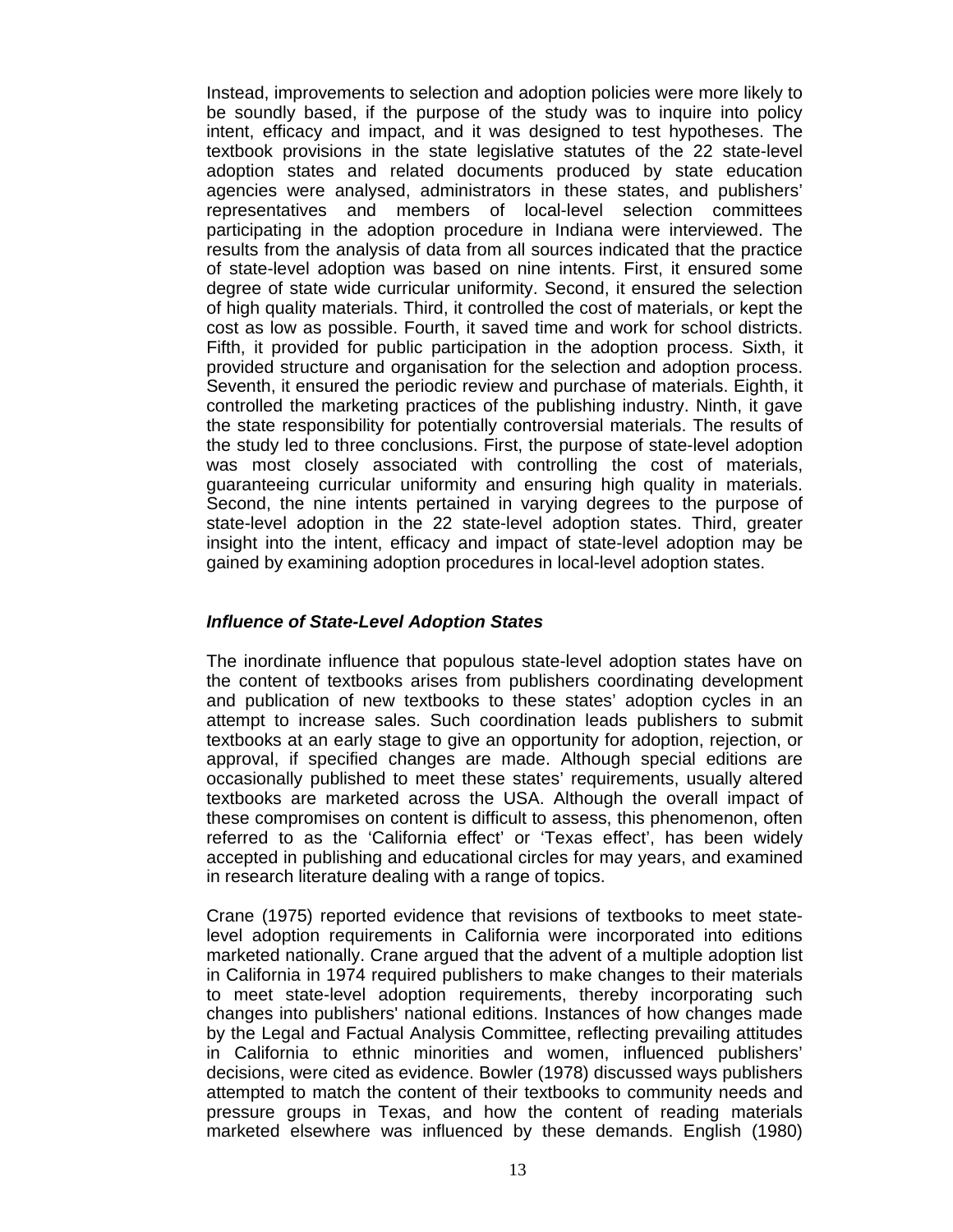examined the significance of competing interest groups in influencing the selection and adoption of materials in populous state-level adoption states, arguing that state-level adoption procedures played a major role in homogenising and sterilising the content of textbooks. Moyer (1985) discussed how conservative pressure groups, represented by Mel and Norma Gabler, manipulated the state-level adoption procedure in Texas to influence the coverage of such topics as evolution and human sexuality in science textbooks marketed nationally. Schomburg (1986) discussed how the combination of a new curriculum enacted in 1982, state-level adoption, publishers' interests, conservative pressure groups and state board members affected the selection of textbooks in Texas, and ultimately influenced textbook content nationally. Sturm & Weiss (1988) challenged the view that the 'Texas effect' influenced the adoption of geography textbooks elsewhere by reviewing and comparing data on adoption lists for geography textbooks in all state-level adoption states, finding its influence was minimal. A comparison of the states' adoption lists showed that geography textbooks adopted in Texas in 1982 were not widely adopted elsewhere, but after a new curriculum was introduced, new geography textbooks adopted in 1983 were more typical of those adopted in other states. The variance in the results of this study from those reported in other commentaries was attributed to the less controversial nature of the content in geography and the relatively small market for geography textbooks.

#### *Nature of Local-level Selection Procedures*

From surveying school districts in all cities in the USA with populations between 25,000 and 250,000 people, Jensen (1931) reported data on responses elicited from 172 superintendents, representing 80.2 percent of the sample. Of all respondents, 76.7 percent reported that adopting authority was vested in the board of education, 4.1 percent reported that adopting authority was vested in a committee of the board, and 19.2 percent reported that adopting authority was vested in the superintendent. Of 161 respondents, 91.9 percent stated that the board of education acted on the recommendation of the superintendent, whilst 8.1 percent stated that the board of education acted on the recommendation of a committee of the board of education. Of 162 respondents, 68.5 percent stated that they examined textbooks personally, whilst 31.5 percent stated that they did not examine textbooks personally. Of 167 respondents, 93.4 percent stated that they relied on recommendations of selection committees, whilst 6.6 percent stated that they did not rely on recommendations of selection committees. Of 161 respondents, 91.9 percent reported that the superintendent appointed the selection committee. It was inferred from the responses of 117 superintendents that the typical membership of selection committees consisted of seven members comprising one-half of teachers, one quarter of principals and one-quarter of superintendents. Of 135 respondents, 1.5 percent believed selection committees should consist of one or two members, 25.9 percent cited three or four members, 45.2 percent cited five or six members, 17.8 percent cited seven or eight members and 9.6 percent cited from nine to 15 members. Of 159 respondents, 81.8 percent stated that publishers could make presentations to selection committees, 14.4 percent stated that publishers could not make presentations to selection committees, and 3.8 percent stated that publishers could make presentations to selection committees under certain circumstances. Of 111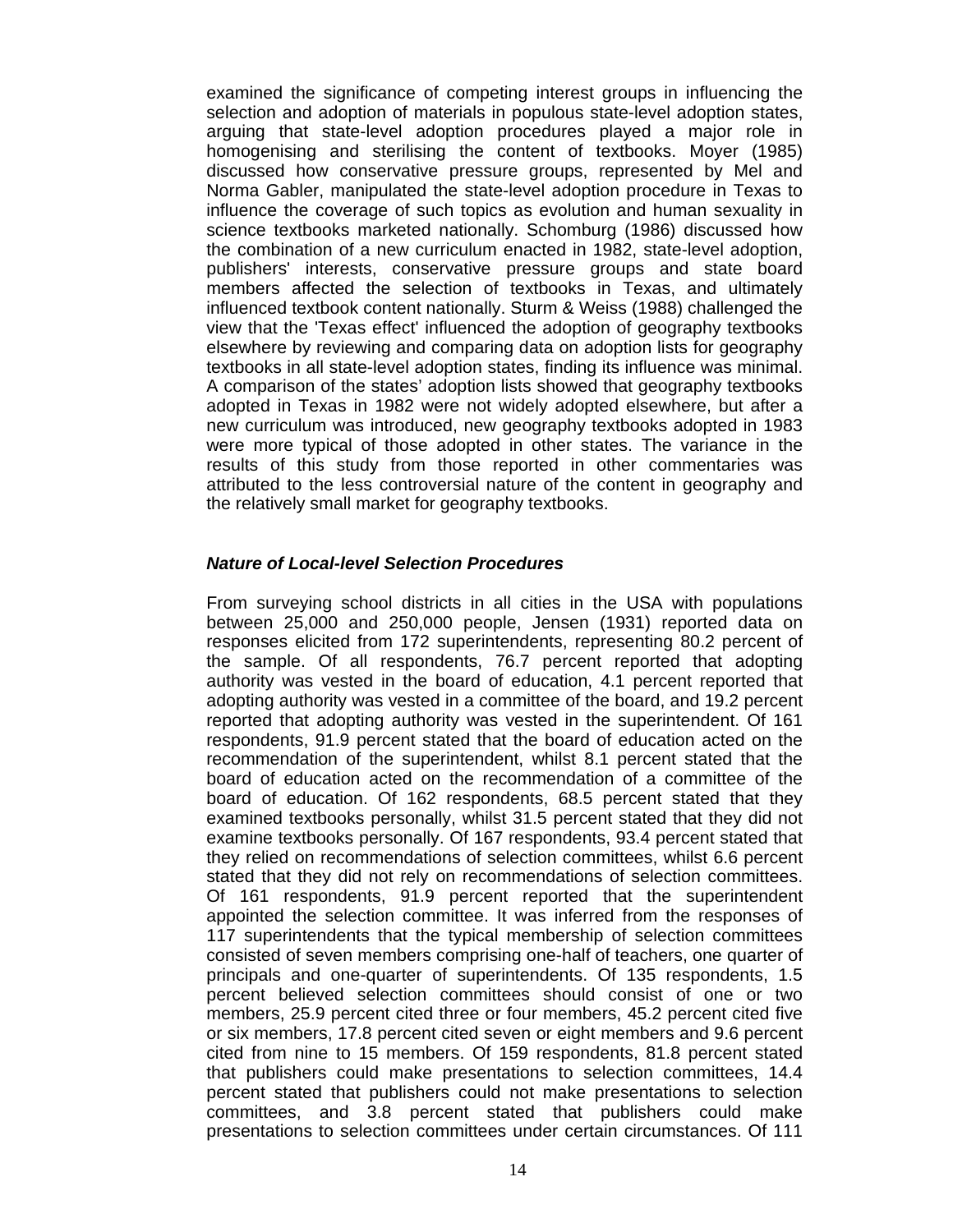respondents reporting that selection committees heard presentations from publishers, 51.8 percent stated that there were no restrictions on publishers' presentations and 49.2 percent stated that there were restrictions on publishers' presentations. Of 163 respondents, 89.0 percent stated that selection committees were appointed on a temporary basis, and 11.5 percent stated that selection committees were appointed on a permanent basis. Of 159 respondents, 96.9 percent used selection committee reports as recommendations, and 3.1 percent used selection committee reports as the final adoption. Of 154 respondents, who used selection committee reports as recommendations, 61.7 percent always accepted the recommendations. Of 155 respondents, 72.3 percent stated that selection committees operated outside school hours, whilst 27.7 percent stated that selection committees operated within school hours. Of 151 respondents, 78.1 percent stated that they provided guidelines for selection committees to operate, whilst 27.7 percent stated that they did not provide guidelines.

Kunder (1976) reported a study of local-level selection procedures used in a sample of 1,275 school districts across 33 states and the District of Columbia. The sample was selected on the basis of a classification of textbook adoption procedures applied in the study. Alabama, Arizona, Arkansas, Georgia, Idaho, Indiana, Kentucky, Louisiana, Mississippi, New Mexico, North Carolina, Oklahoma, Oregon, South Carolina, Tennessee, Texas and Utah used state-level adoption procedures. California and West Virginia used dual adoption procedures. Florida, Hawaii, Nevada and Virginia used state-level adoption procedures with local choice from state adopted lists. Alaska, Colorado, Connecticut, Delaware, District of Columbia, Illinois, Iowa, Kansas, Maine, Maryland, Massachusetts, Michigan, Minnesota, Missouri, Montana, Nebraska, New Hampshire, New Jersey, New York, North Dakota, Ohio, Pennsylvania, Rhode Island, South Dakota, Vermont, Washington, Wisconsin and Wyoming used local-level adoption procedures. School districts in the 17 states, classified as using state-level adoption procedures, were excluded from the sample. Responses were elicited from 414 school districts, representing 32.4 percent of the sample.

The results indicated that 72.7 percent of the school districts had developed policies for selecting basal materials, whilst 50.7 percent stated they had policies for selecting supplementary materials. The policies of 66.9 percent of the school districts contained statements about representing minority ethnic groups, 67.3 percent contained statements for identifying sex stereotypes, and 66.2 percent contained procedures for handling challenges. The incidence of challenges was identified with 26.3 percent of the school districts stating that there had been recent challenges to basal materials, and 21.5 percent stating that there had been recent challenges to supplementary materials.

Of the 306 school districts with selection committees, 84.6 percent reported having selection criteria, and 38.2 percent reported having procedures for verifying materials prior to their use. The organisation of selection committees varied among this group with 22.9 percent forming part of general curriculum committees, 72.2 percent operating independently, and 1.6 percent having both a separate selection committee and one that was part of the general curriculum committee. Of this group, 19.6 percent had one district-wide committee, 47.7 percent had separate district-wide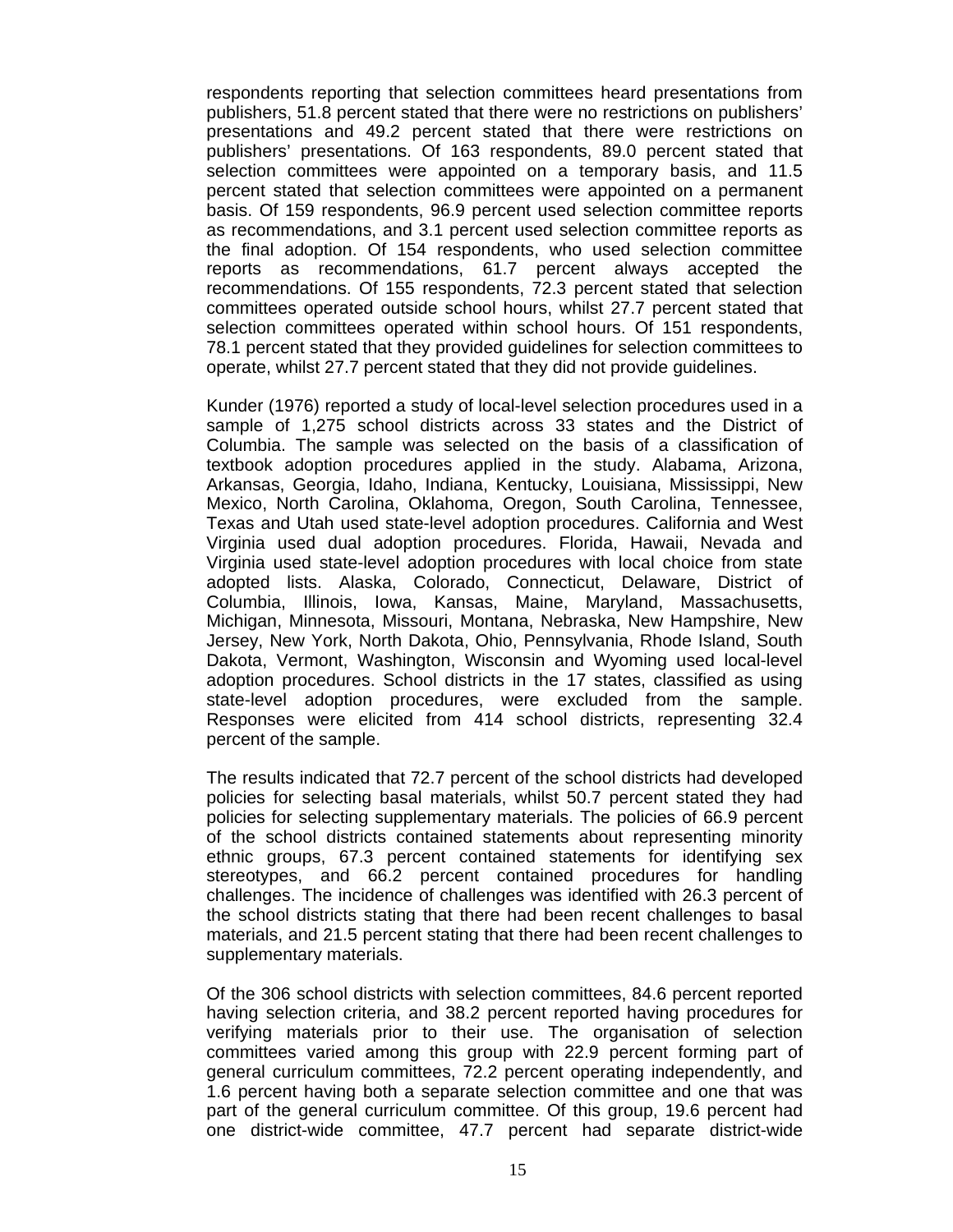committees for elementary and secondary levels, 5.6 percent had committees based in separate school buildings, 13.7 percent had separate subject area or grade level committees, and 10.8 percent used a combination of these types. The functions of selection committees also varied. Of this group, 52.6 percent reviewed and recommended materials to another group or individual for adoption, 27.8 percent reviewed and selected materials subject to approval, 18.6 percent reviewed, selected and approved materials, and 1.5 percent had different functions at the elementary and secondary levels. Of the 246 school districts in which selection committees did not approve materials, responsibility for adoption rested with different groups. Local school boards were responsible for approval in 51.0 percent of cases. Superintendents were responsible in 4.6 percent of cases. Local school boards and superintendents were responsible in 2.9 percent of cases. Principals were responsible in 6.2 percent of cases. Teachers were responsible in 3.3 percent of cases. Principals and teachers were responsible in 5.9 percent of cases. Other combinations were responsible in 6.5 percent of cases. The basis for the composition of selection committees varied in the 306 school districts. Composition was specified by policy or statute in 48.7 percent, was not specified by policy or statute but the positions remained the same in 14.7 percent, and was not specified by policy or statute and varied with each election of committee members in 36.6 percent. Of the selection committees in the 306 school districts, 63.7 percent did not specify lengths of time that committee members may serve, whilst 35.3 percent did specify lengths of time that committee members may serve. In this latter group of 108 committees, 25.9 percent of members served for one year, 33.3 percent of members served for from two to three years, whilst 18.5 percent served until the task was completed. Selection committees in the 306 school districts were chosen in many ways, but four ways predominated with 17.0 percent being appointed by the superintendent, 16.7 percent being chosen by constituent groups, 10.1 percent being volunteers, and 9.2 percent being chosen by both the superintendent and constituent groups. Of the 306 school districts, 42.8 percent released administrators from other duties to serve on selection committees, and 51.3 percent released teachers from other duties to serve on selection committees. Of the committees in the 306 school districts, 87.6 percent provided opportunities for publishers to meet with committee members. Of the 414 school districts responding to the survey, 74.6 percent had negotiated agreements with teachers concerning participation on selection committees, but only 22.3 percent made provisions for teacher participation.

By surveying a proportionally stratified nationwide sample of 2,482 principals, 2,498 superintendents, 1,249 school librarians and 1,342 districtlevel library supervisors, Kamhi (1981) reported data elicited from 1,891 subjects on procedures for selecting materials, the extent to which materials were challenged, and the ways challenges were resolved. Textbook administrators in the 22 state-level adoption states were also interviewed.

Respondents indicated that selection of materials presented a complex pattern. School districts were reported by 50.4 percent to be responsible for selecting basal materials. School districts were reported by 72.7 percent to be responsible for selecting supplementary materials. State-adopted lists were reported by 28.3 percent to be used for selecting basal materials. State-adopted lists were reported by 5.6 percent to be used for selecting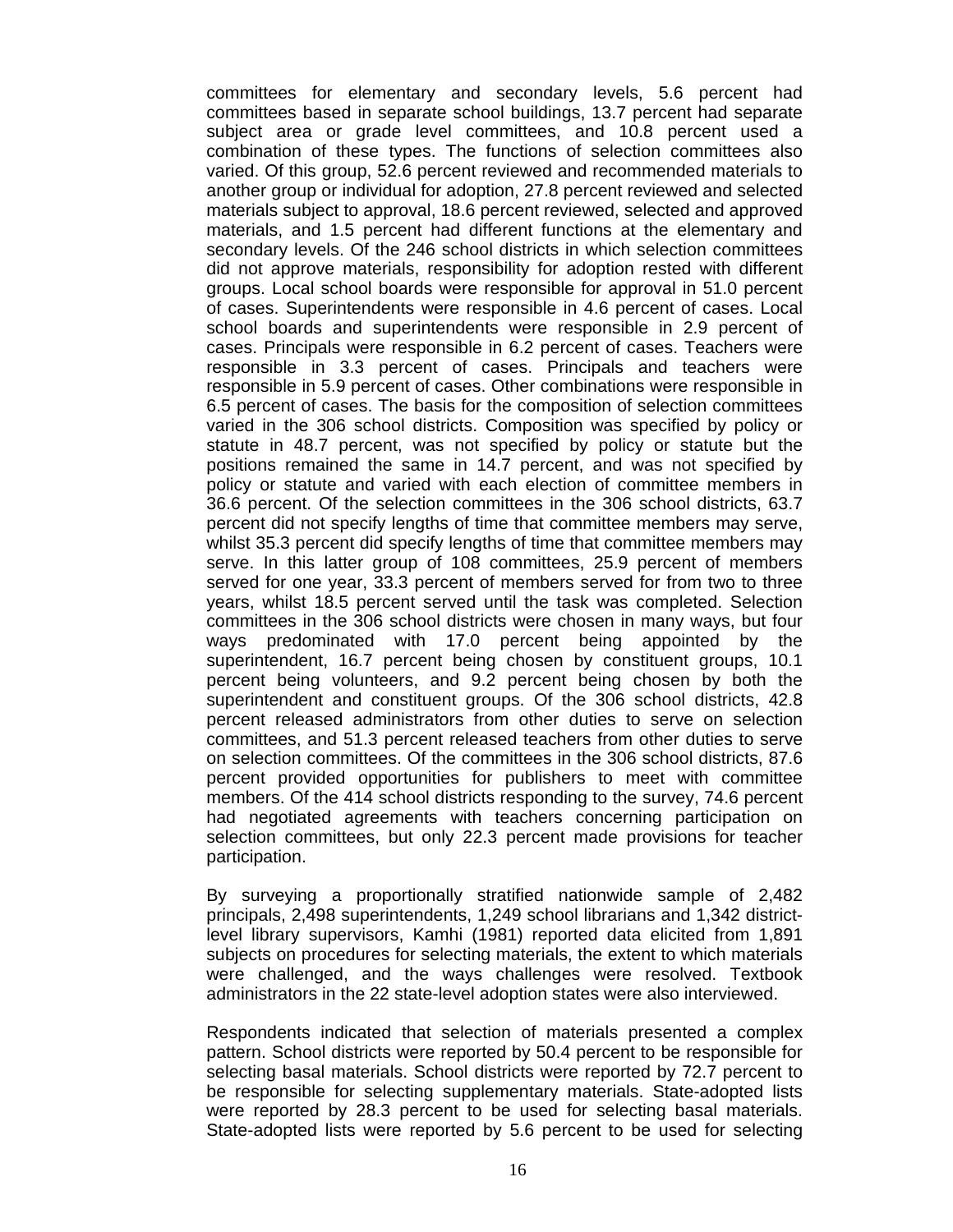supplementary materials. County-adopted lists were reported by 4.0 percent to be used for selecting basal materials. County-adopted lists were reported by 2.4 percent to be used for selecting supplementary materials. Cityadopted lists were reported by 1.5 percent to be used for selecting basal materials. City-adopted lists were reported by 1.5 percent to be used for selecting supplementary materials. The selection of basal materials was reported by 2.6 percent to be done by different procedures at the elementary and secondary levels. The selection of supplementary materials was reported by 4.9 percent to be done by different procedures at the elementary and secondary levels. Respondents indicated that selection policies were developed and approved at six levels. Selection policies were reported by 6.9 percent to have been developed at the state level and by 6.3 percent to have been approved at the state level. Selection policies were reported by 9.3 percent to have been developed at the county level and by 9.7 percent to have been approved at the county level. Selection policies were reported by 3.8 percent to have been developed at the city level and by 3.6 percent to have been approved at the city level. Selection policies were reported by 55.3 percent to have been developed at the school district level and by 64.6 percent to have been approved at the school district level. Selection policies were reported by 13.1 percent to have been developed at the school building level and by 8.9 percent to have been approved at the school building level. Selection policies were reported by 10.1 percent to have been developed at the school department level and by 6.0 percent to have been approved at the school department level.

The principals and superintendents indicated that selection committees in their school districts performed several functions. Selection committees were reported by 32.1 percent to review and recommend materials, 48.3 percent to review and select materials, and 10.2 percent to review, select and adopt materials. They also indicated that particular groups were permitted to make presentations to selection committees in their school districts. Publishers' representatives were reported by 92.4 percent to make presentations to committee members. Special interest groups were reported by 57.8 percent to make their views known to committee members. Selection committees were reported by 59.8 percent to provide information to the community about controversial materials. They also indicated that selection policies in their school districts took several forms. A formal written policy governing the selection of materials was reported by 52.8 percent to be used. A formal written procedure for resolving challenges was reported by 49.1 percent to be used. A formal written procedure for resolving challenges was reported by 53.9 percent to constitute part of the selection policy. The librarians and library supervisors indicated that selection policies in their school districts took several forms. A formal written policy governing the selection of materials was reported by 74.3 percent to be used. A formal written procedure for resolving challenges was reported by 76.8 percent to be used. A formal written procedure for resolving challenges was reported by 70.8 percent to constitute part of the selection policy.

The textbook administrators in the 22 state-level adoption states indicated that state-level adoption applied to materials of different media. Basal materials were adopted by the state for the elementary level in 22 states, and for the secondary level in 19 states. Supplementary materials were adopted by the state for the elementary level in 11 states, and for the secondary level in nine states. Non-print materials were adopted by the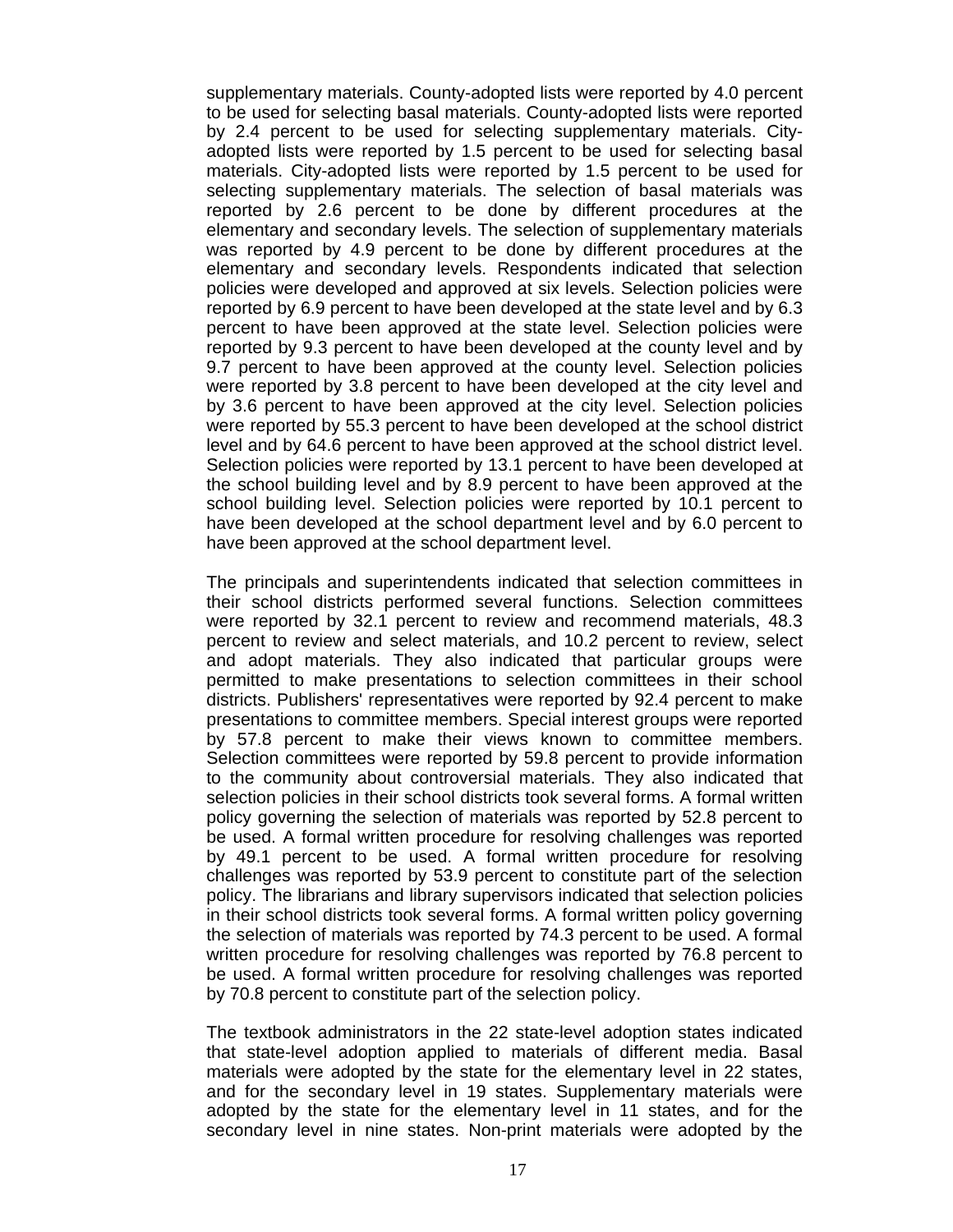state for the elementary level in eight states, and for the secondary level in five states. They indicated that state-level selection procedures were organised in several ways: eight states had a single selection committee; ten states had separate selection committees for different subject areas; and four states used other ways. They also stated that state-level adoption policies stipulated particular conditions. The composition of selection committees was specified in 18 states. Publishers' representatives were permitted to make presentations to selection committees in 19 states. Special interest groups were permitted to make their views known to selection committees in 14 states. Authors, publishers or producers were permitted to defend materials challenged during the selection process in 12 states. Selection committees provided information to the community on controversial materials in nine states.

### *Comparisons between Local-Level Selection Procedures in State-Level and Local-Level Adoption States*

Farr, Tulley & Rayford (1987) compared the outcomes of local-level procedures for selecting reading materials in state-level and local-level adoption states. The textbook provision in the state legislative statute of each state was analysed, state-level administrators in each state were interviewed, and a sample of 550 elementary school principals, evenly divided between school districts in state-level and local-level adoption states, was surveyed. Of 303 responding principals, 159 were from school districts in state-level adoption states and 144 were from school districts in local-level adoption states.

The analysis of the statutes in the 22 state-level adoption states identified prescriptions referring to nine categories: the adopting authority, subcommittees and commissions; curricular responsibilities; selection of the adopting authority; composition of the adopting authority; specified cycles and numbers of materials; specified criteria; public participation; and publisher requirements and restrictions. On the other hand, the subject matter in the statutes of the 28 local-level adoption states was discovered to be more diverse, and not similar enough to form clearly defined categories, except for contractual controls on textbook costs, restrictions on publishers and periods for textbook use.

The interviews with state-level administrators focused on the prices of materials and adoption cycles. It was found that administrators in the statelevel adoption states commonly held that school districts in local-level adoption states could not pay less for materials, because state-level contracts required prices to be as low as available elsewhere, and that in the absence of state-level controls, prices would be greater. Administrators in every local-level adoption state, except six which applied state-level controls over prices, believed that school districts were paying as much or more than in state-level adoption states, because of the lack of volume purchasing powers and state-level controls. Most administrators in statelevel adoption states believed the school districts in local-level adoption states were using older materials, because established adoption cycles in state-level adoption states required school districts to adopt new materials regularly. State-level administrators in local-level adoption states held a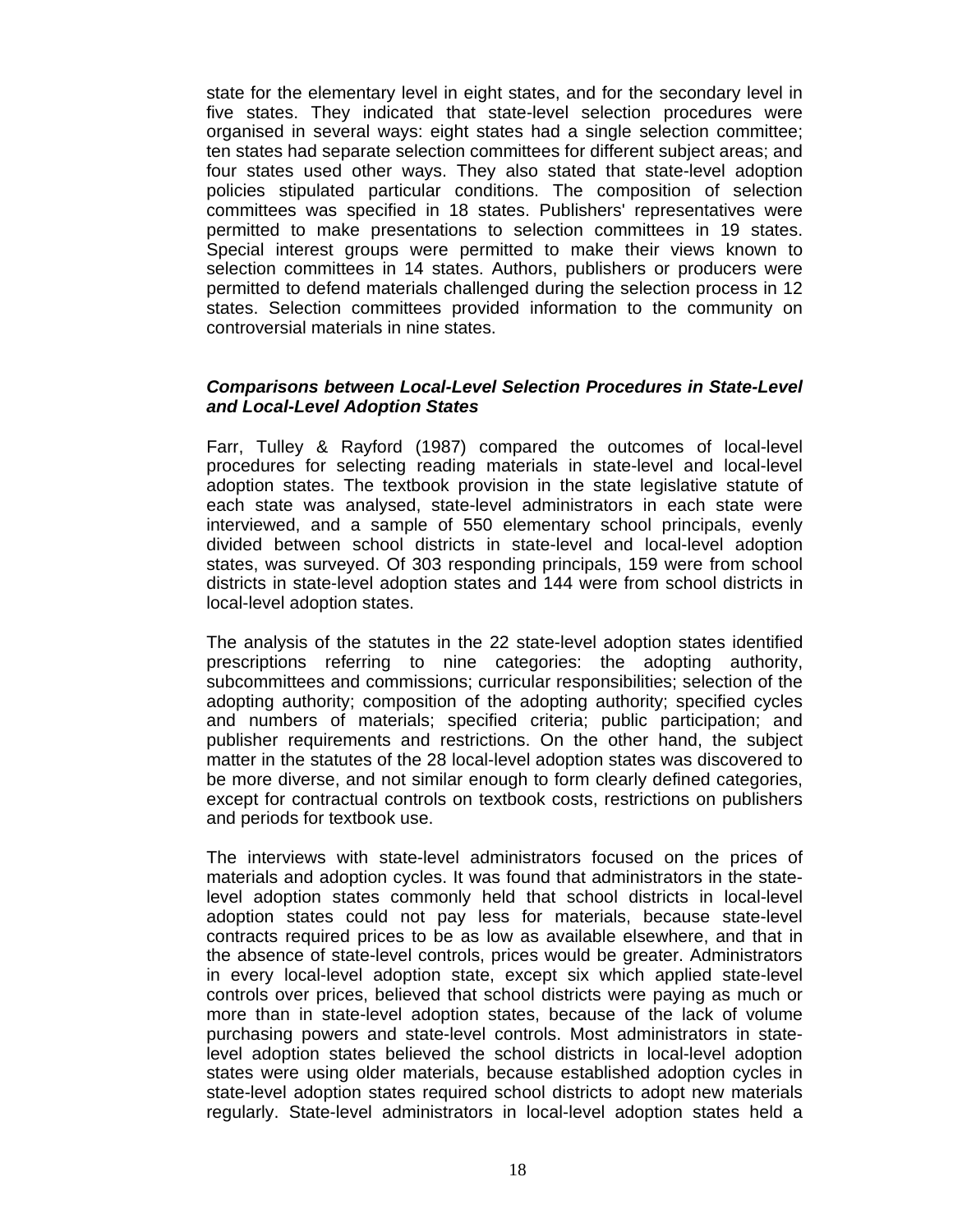different view, however, indicating that school districts operated voluntary adoption cycles.

Of the 303 responding principals, more than 80 percent in both state-level and local-level adoption states indicated that adoption cycles running from five to six years were applied. When tested statistically, this finding supported the view that there was no significant difference in the currency of materials used in school districts in state-level and local-level adoption states. However, 47 percent of respondents from state-level adoption states believed the prices of materials were the same or lower than those offered in local-level adoption states. On the other hand, 41 percent of respondents from local-level adoption states believed the prices of materials were the same or higher than those offered in state-level adoption states. When tested statistically, the prices paid for a particular reading material in statelevel adoption states were significantly lower than prices paid for the same material in local-level adoption states.

Farr, Tulley & Rayford (1987) concluded that the costs of materials for school districts in state-level adoption states were significantly lower. However, there was no significant difference in the length of time materials were used or the titles of most frequently adopted materials used in school districts in state-level and local-level adoption states. They argued that school districts in both state-level and local-level adoption states achieved the same end, but through different means. Therefore, quality in materials and their match to the curriculum could be achieved without state-level adoption procedures.

# **Conclusion**

The examination of research literature, covering almost 80 years, indicates that the essential features of procedures used to select textbooks in the states have endured throughout this period. Tulley & Farr (1990) concluded that early researchers were concerned primarily with classifying the dimensions of centralisation and decentralisation in selection procedures and the composition of adoption authorities in the states, but gave little, if any, attention to the specific selection procedures used in the various states. These limitations place constraints on drawing inferences from this early body of research. Although these studies make it possible to trace the chronological movement of individual states towards the use of state-level textbook adoption, they do not offer an explanation for the increasing trend towards centralisation of textbook adoption procedures in the late nineteenth and early twentieth centuries.

More recent interest in textbook adoption was stimulated by general criticisms of education that reached a climax during the excellence debate. Beginning in the late 1960s, the focus of inquiry into textbook adoption shifted from descriptive summaries of types of selection procedures to more analytical investigations into how these procedures were conducted, and widened to examine the issues of the intent and influence of state-level adoption. The study reported by the Institute for Educational Development (1969) appears to be the first to show that the dichotomy between statelevel and local-level adoption procedures disguised more important aspects of diversity, which differentiated groups within these two types. It was found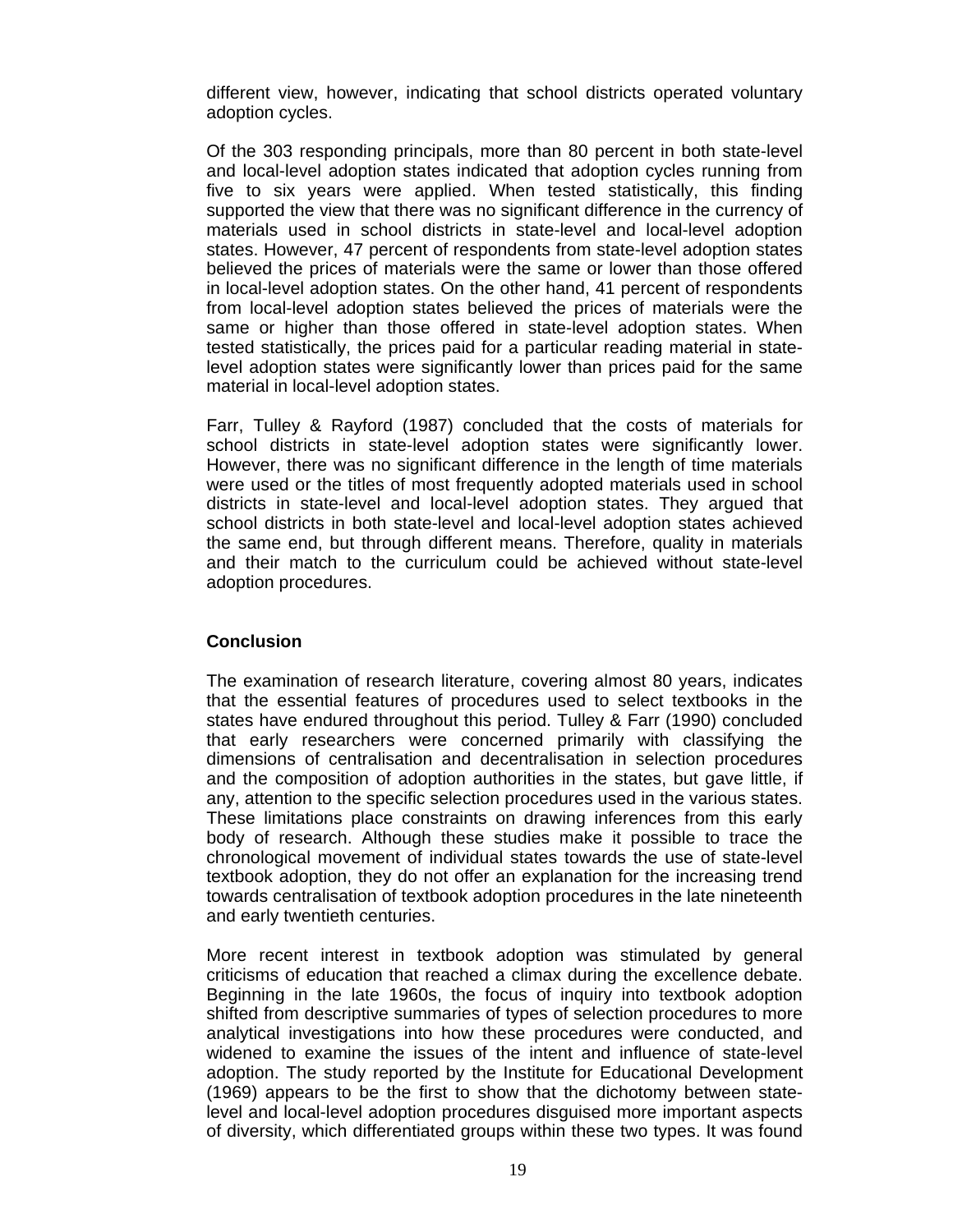that the major differences between selection patterns resulted from demographic differences and the attitudes of participants in the selection process at the local level. The studies reported in 1985 on the intents of state-level adoption identified an extensive range of textbook provisions in state legislative statutes, but found that the purpose was most closely associated with controlling cost and the marketing practices of publishing companies. In general, research findings contending that state-level adoption procedures of populous states, influence the content of textbooks marketed elsewhere in the USA, presented little empirical data to support this argument. Sturm and Weiss (1988), who reported the only research study to present evidence based on extensive empirical data, refuted many of the claims made for the significance of this effect. Since the three studies on local-level selection procedures published by Jensen (1931), Kunder (1976) and Kamhi (1981) treated a multitude of discrete variables, it is only possible to provide an analysis of a small proportion of the data across the three studies. These studies presented conflicting data about the basis for choosing members and the purposes of selection committees, but agreement that the basis for appointment of selection committees was temporary. Overwhelmingly, data from the three studies indicated that selection committees permitted publishers to make presentations. The major difference in roles of local-level selection committees in choosing materials from state-adopted lists in state-level adoption states or selecting materials in local-level adoption states is cited in research literature. However, the single comparative study on the effects of these distinct roles for local-level selection committees in state-level and local-level adoption states suggests that differences in outcomes are insignificant in terms of the quality of selected materials and their match to the curriculum.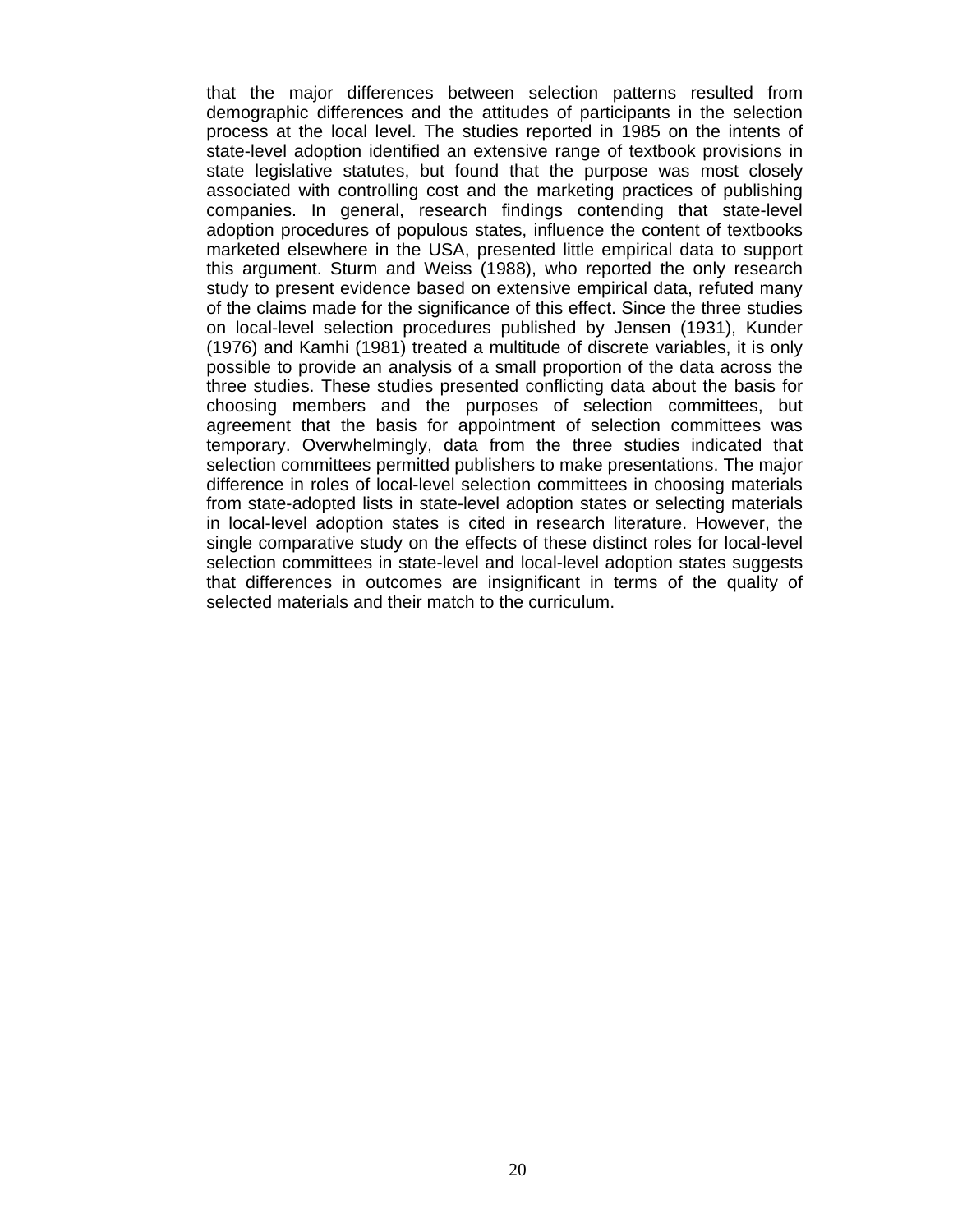## **References**

- Apple, M.W. (1991). 'Regulating the text: the socio-historical roots of state control'. In: Altbach, P.G., Kelly, G.P, Petrie, H.G. & Weis, L. (eds.). *Textbooks in American Society: Politics, Policy, and Pedagogy*. Albany, NY: State University of New York Press, 7-26.
- Bowler, M. (1978). 'Textbook publishers try to please all, but first they woo the heart of Texas'. *The Reading Teacher*, 31: 5, 514-518.
- Burnett, L.W. (1950). 'Textbook provisions in the several states'. *Journal of Educational Research*, 43: 5, 357-366.
- Coffey, W.L. (1931). 'Legislative agencies for textbook selection'. In: Whipple, G.M. *The Textbook in American Education*. (Thirtieth Yearbook of the National Society for the Study of Education, part II). Bloomington, IL: Public School Publishing Co., 249-273.
- Crane, B. (1975). 'The "California effect" on textbook adoptions'. *Educational Leadership*, 32: 4, 283-285.
- Durrance, V.R. (1952). 'Public textbook selection in forty-eight states'. *Phi Delta Kappan*, 33: 5, 262-266.
- English, R. (1980). 'Politics of textbook adoption'. *Phi Delta Kappan*, 62: 4, 275-278.
- Farr, R., Tulley, M.A. & Rayford, L. (1987). 'Selecting basal readers: a comparison of school districts in adoption and nonadoption states'. *Journal of Research and Development in Education*, 20: 4, 59-72.
- Institute for Educational Development. (1969). *Selection of Educational Materials in the United States Public Schools*. New York, NY: Institute for Educational Development.
- Jensen, F.A. (1931). 'Current practices in selecting textbooks for the elementary schools'. In: Whipple, G.M. *The Textbook in American Education*. (Thirtieth Yearbook of the National Society for the Study of Education, part II). Bloomington, IL: Public School Publishing Co., 127- 142.
- Kamhi, M.M. (1981). *Books and Materials Selection for School Libraries and Classrooms: Procedures, Challenges, and Responses*. Chicago, IL: American Library Association; Alexandria, VA: Association for Supervision and Curriculum Development; New York, NY: Scherman Foundation.
- Kunder, L.H. (1976). *Procedures for Textbook and Instructional Materials Selection*. Arlington, VA: Educational Research Service.
- Lange, P.W. (1941). 'The present status of textbook legislation'. *The Elementary School Journal*, 41: 5, 368-380.
- Moyer, W.A. (1985). 'How Texas rewrote your textbooks'. *The Science Teacher*, 52: 1, 23-27.
- Schomburg, C.E. (1986). 'Texas and the social studies texts'. *Social Education*, 50: 1, 58-60.
- Sturm, R. & Weiss, E.T. (1988). 'Adoption of high school geography textbooks: the Texas maverick rejoins the herd'. *Social Education*, 52: 4, 254-257.
- Tidwell, C.J. (1928). *State Control of Textbooks*. (Contributions to Education, no. 299). New York, NY: Columbia University.
- Tulley, M.A. (1985). 'A descriptive study of the intents of state-level textbook adoption processes'. *Educational Evaluation and Policy Analysis*, 7: 3, 289-308.